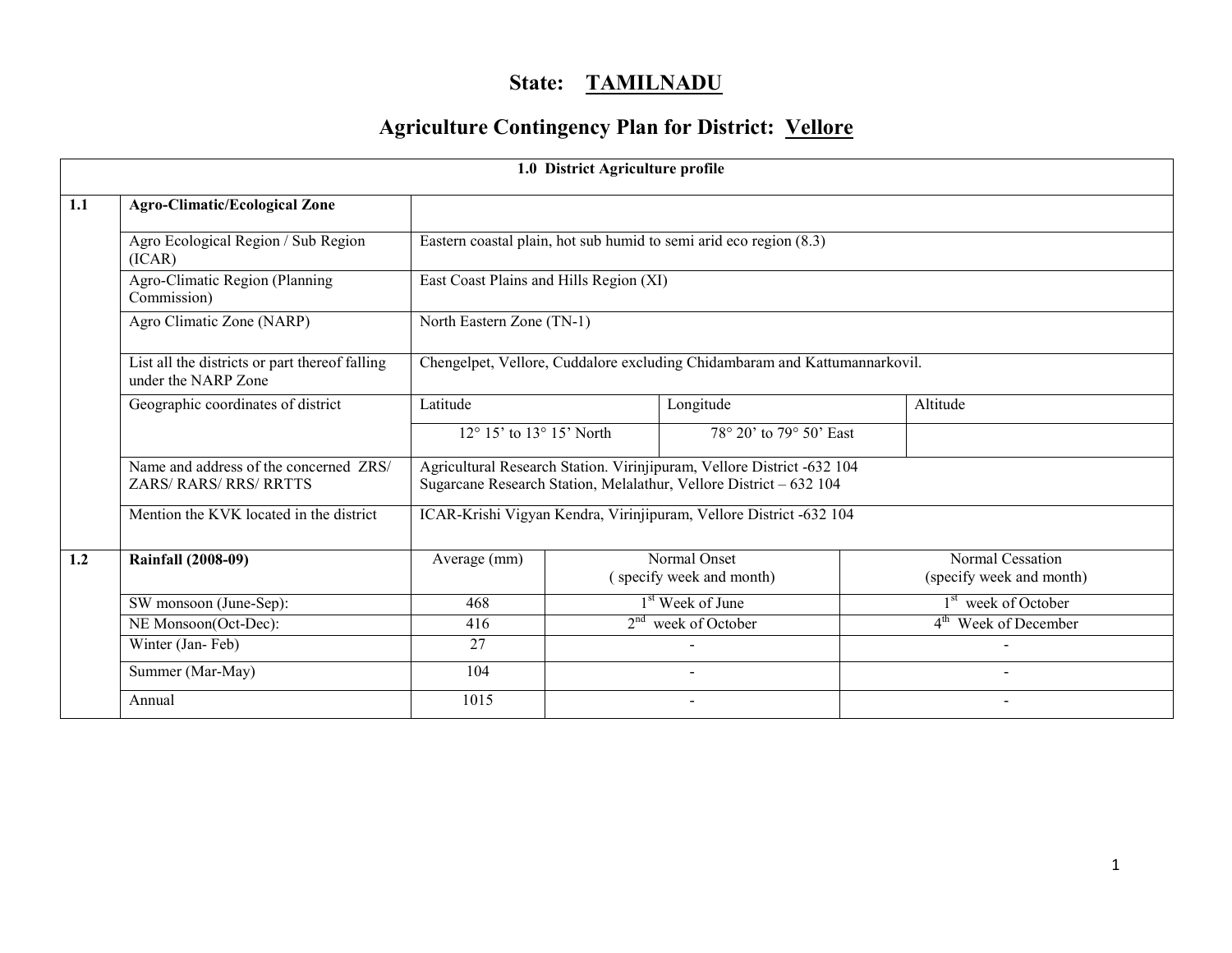| 1.J | Land use<br><b>pattern of the</b><br>district (latest<br>statistics) | Geographical<br>area | Forest area | Land under<br>non-<br>agricultural use | Permanent<br>pastures | Cultivable<br>wasteland | Land under<br>Misc. tree<br>crops and<br>groves | Barren and<br>uncultivable<br>land | ∠urrent<br>fallows | Other fallows |
|-----|----------------------------------------------------------------------|----------------------|-------------|----------------------------------------|-----------------------|-------------------------|-------------------------------------------------|------------------------------------|--------------------|---------------|
|     | Area $(000 \text{ ha})$                                              | 592.0                | 150.7       | 85.9                                   | 4.0                   | 6.0                     |                                                 | 21.0                               | 56.6               | 67.6 l        |

Source: "G" Return

| 1.4 | <b>Major Soils</b>           | Area ('000 ha) | Percent (%) of total |
|-----|------------------------------|----------------|----------------------|
|     |                              |                |                      |
| -1. | Sandy and Sandy loam         | 48.9           | 13.9                 |
| 2.  | Red Loam soil                | 178.8          | 51.1                 |
| 3.  | Clay and clay loam soil      | 118.1          | 33.8                 |
| 4.  | Black cotton soil            | 3.8            | 1.1                  |
|     | Total                        | 349.6          | 100                  |
| 1.5 | <b>Agricultural land use</b> | Area ('000 ha) | Cropping intensity % |
|     |                              |                |                      |
|     | Net sown area                | 197.4          | 109.8                |
|     | Area sown more than once     | 19.4           |                      |

Source: Directorate of Economics & Statistics (2008-09)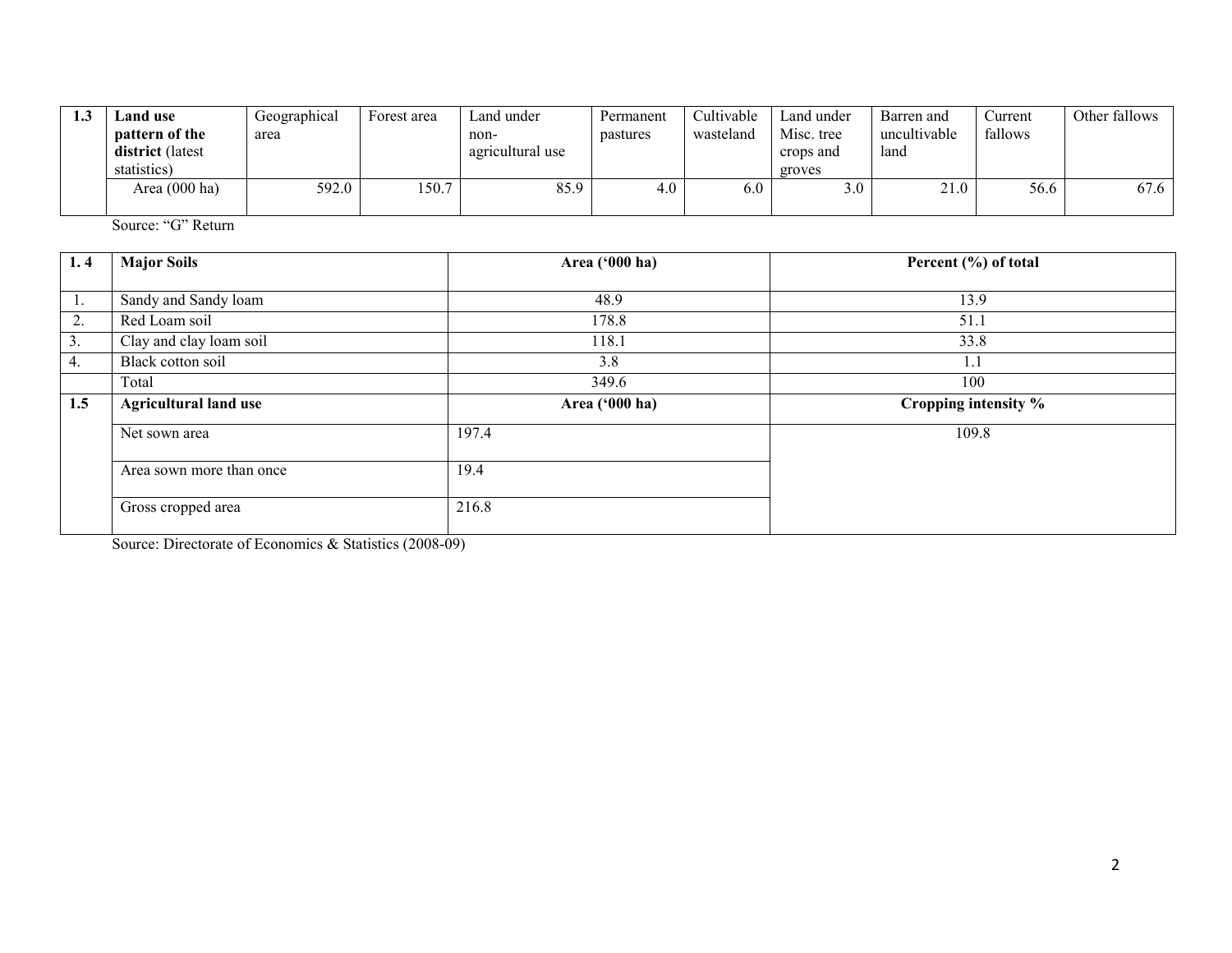| Irrigation                                                                                            | Area ('000 ha)            | Percent $(\% )$ |                  |                                                               |  |  |
|-------------------------------------------------------------------------------------------------------|---------------------------|-----------------|------------------|---------------------------------------------------------------|--|--|
| Net irrigated area                                                                                    | 99.6                      | 54.38           |                  |                                                               |  |  |
| Gross irrigated area                                                                                  | 115.9                     | 59.120          |                  |                                                               |  |  |
| Rainfed area                                                                                          | 97.8<br>45.62             |                 |                  |                                                               |  |  |
| <b>Sources of Irrigation</b>                                                                          | Number                    | Area ('000 ha)  |                  | $%$ area                                                      |  |  |
| Canals                                                                                                | 654                       |                 |                  | 0.42                                                          |  |  |
| 1317<br>Tanks<br>1.1                                                                                  |                           |                 | 1.1              |                                                               |  |  |
| Open wells                                                                                            |                           |                 |                  |                                                               |  |  |
| Bore wells                                                                                            | 129199                    | 15.3            |                  | 15.2                                                          |  |  |
| Lift irrigation                                                                                       |                           |                 |                  |                                                               |  |  |
| Other sources                                                                                         |                           | 0.2             |                  | 0.4                                                           |  |  |
| Total                                                                                                 |                           | 17.2            |                  | 18.0                                                          |  |  |
| Pumpsets                                                                                              |                           |                 |                  |                                                               |  |  |
| Micro-irrigation                                                                                      |                           |                 |                  |                                                               |  |  |
| Groundwater availability and use                                                                      | No. of blocks             | $%$ area        | Quality of water |                                                               |  |  |
| Over exploited                                                                                        | 16                        | 79.91%          |                  | Salinity level: 65 % good, 31% moderate and 4% poor           |  |  |
| Critical                                                                                              | 02 (Nemili, kaveripakkam) | 13.44%          |                  | Residual Sodium Carbonate: 83% good, 13% moderate and 4% poor |  |  |
| Semi-critical                                                                                         | 02 (Arakonam and Walaja)  | 6.64%           |                  | Sodium Adsorption Ratio:100 % good                            |  |  |
| Safe                                                                                                  | $\overline{0}$            | $\blacksquare$  |                  |                                                               |  |  |
| Wastewater availability and use                                                                       | Data not available        |                 |                  |                                                               |  |  |
| *over-exploited: groundwater utilization > 100%; critical: 90-100%; semi-critical: 70-90%; safe: <70% |                           |                 |                  |                                                               |  |  |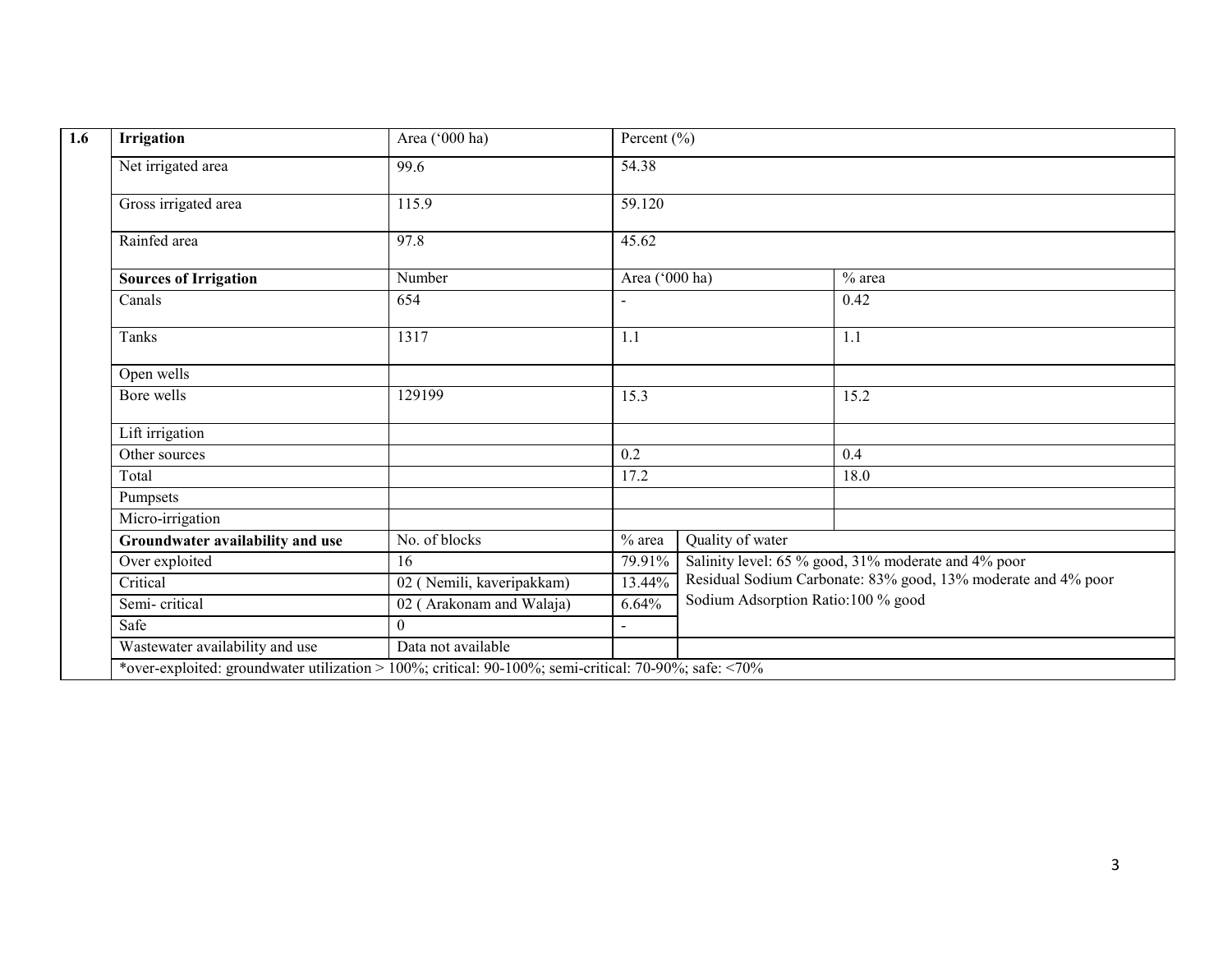#### Area under major field crops & horticulture etc. (2009-10 – Source: Office of JDA, Vellore)

\*If break-up data (irrigated, rainfed) is not available, give total area

|                | <b>Major Field Crops cultivated</b> |                   | Area ('000 ha) |                |                   |        |       |  |
|----------------|-------------------------------------|-------------------|----------------|----------------|-------------------|--------|-------|--|
|                |                                     | Kharif            |                |                | Rabi              | Summer |       |  |
|                |                                     | Irrigated         | Rainfed        | Irrigated      | Rainfed           |        | Total |  |
|                | Groundnut                           |                   | 36.6           |                | 8.8               |        | 45.5  |  |
| $\sqrt{2}$     | Paddy                               | 9.8               | $\blacksquare$ | 30.0           | $\blacksquare$    |        | 39.8  |  |
| 3              | Redgram                             |                   | 16.7           | $\overline{0}$ | $\overline{0}$    |        | 16.7  |  |
| 4              | Sugarcane                           | 8.3               |                | 5.8            |                   |        | 14.1  |  |
| 5              | Sorghum                             |                   | 9.9            | $\overline{0}$ | $\overline{0}$    |        | 9.9   |  |
| 6              | Pearl Millet                        |                   |                |                |                   |        |       |  |
| $\tau$         | Others                              |                   |                |                |                   |        |       |  |
|                | Horticulture crops - Fruits         | <b>Total area</b> |                |                |                   |        |       |  |
|                | Mango                               |                   | 12.5           |                |                   |        |       |  |
| $\overline{c}$ | Guava                               |                   |                |                | 0.4               |        |       |  |
| 3              | Sapota                              |                   |                |                | 0.5               |        |       |  |
| 4              | Banana                              |                   |                |                | 0.3               |        |       |  |
| 5              | Others                              |                   |                |                | $\blacksquare$    |        |       |  |
|                | Horticultural crops - Vegetables    |                   |                |                | <b>Total area</b> |        |       |  |
|                | All vegetables                      |                   |                |                | 4.2               |        |       |  |
|                | <b>Spices &amp; Condiments</b>      |                   |                |                | <b>Total area</b> |        |       |  |
|                | Spices & Condiments                 |                   |                |                | 1.2               |        |       |  |
|                | <b>Plantation crops</b>             |                   |                |                | <b>Total area</b> |        |       |  |
|                | Plantation crops                    |                   |                |                | 0.1               |        |       |  |
|                | <b>Flower crops</b>                 |                   |                |                | <b>Total area</b> |        |       |  |
|                | Flower crops                        |                   |                |                | 3.1               |        |       |  |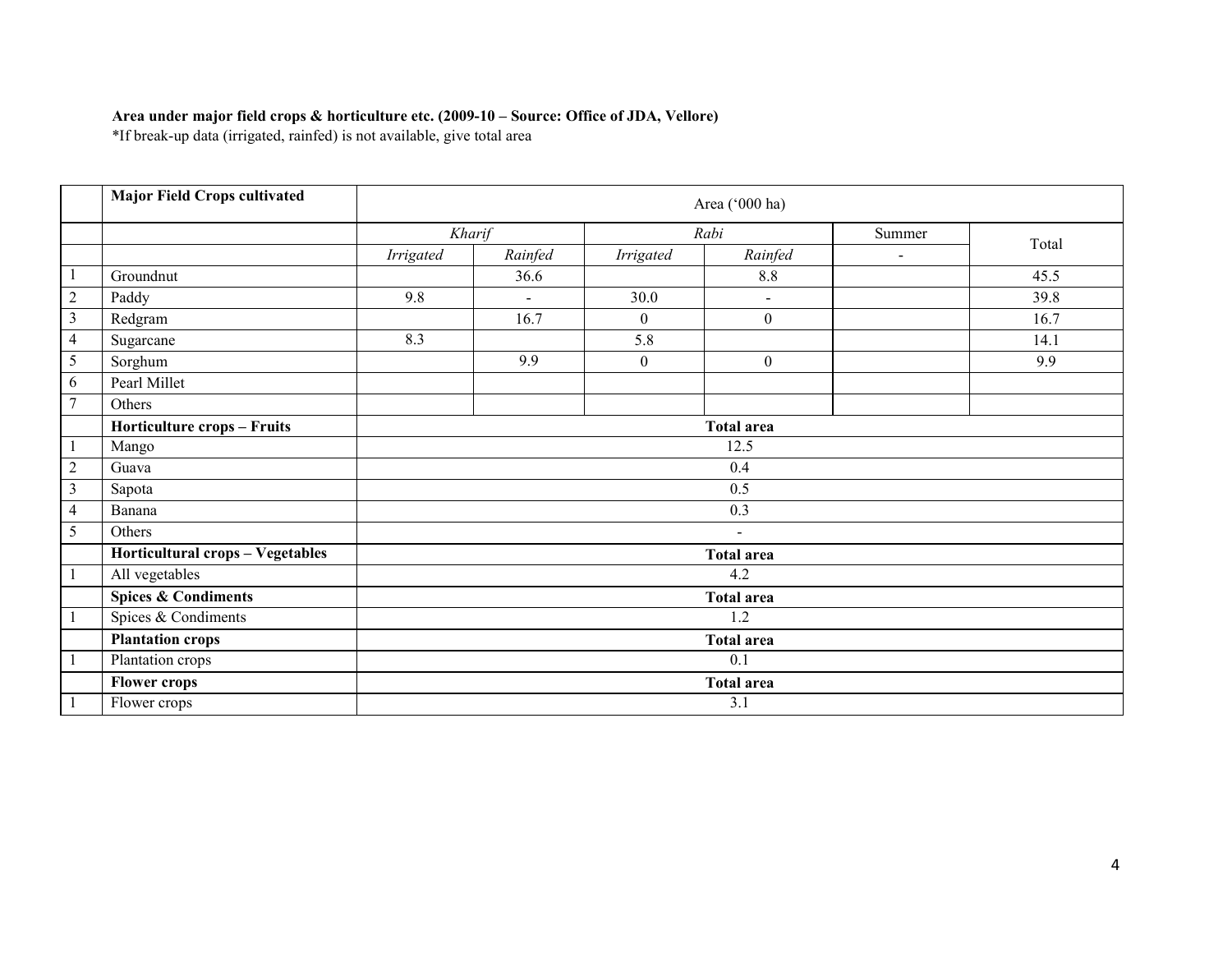#### 1.8 Livestock

| 1.8            | Livestock                                      | <b>Male</b> ('000)  | Female ('000) | <b>Total ('000)</b>                     |
|----------------|------------------------------------------------|---------------------|---------------|-----------------------------------------|
|                | Non Descriptive Cattle (Local low yielding)    | 76.6                | 105.3         | 182.0                                   |
|                | Crossbred cattle                               | 51.7                | 339.8         | 391.6                                   |
|                | Non descriptive Buffaloes (Local low yielding) |                     |               | 34.0                                    |
|                | <b>Graded Buffaloes</b>                        |                     |               |                                         |
|                | Goat                                           |                     |               | 248.2                                   |
|                | Sheep                                          |                     |               | 249.6                                   |
|                | others (Camel, Pig, Yak etc.)                  |                     |               | 12.3                                    |
| 1.9            | <b>Poultry</b>                                 | <b>No. of Farms</b> |               | <b>Total No. of birds (number)</b>      |
|                | Commercial                                     | 768                 |               |                                         |
| $\overline{2}$ | Backyard                                       |                     |               | 6509291                                 |
| 3              | Quail                                          | 12                  |               | 31500                                   |
| 4              | Turkey                                         | 6                   |               | 1135                                    |
| 5              | Others (Emu)                                   | 11                  |               | 1270                                    |
| 1.10           | <b>Fisheries</b>                               | Area (ha)           | Yield (t/ha)  | Production (tones)                      |
|                | Brackish water                                 |                     |               | (Marine catch fishes) in tones<br>39125 |
|                | Fresh water                                    |                     |               |                                         |
|                | Others                                         |                     |               |                                         |

| 1.11 | Production and Productivity of major          |                       | Kharif                  |                       | Rabi                    |                       | <b>Summer</b>           |                       | <b>Total</b>            |
|------|-----------------------------------------------|-----------------------|-------------------------|-----------------------|-------------------------|-----------------------|-------------------------|-----------------------|-------------------------|
|      | crops<br>Avg. of 2006-07; 2007-08 and 2008-09 | Production<br>(000 t) | Productivity<br>(kg/ha) | Production<br>(000 t) | Productivity<br>(kg/ha) | Production<br>(000 t) | Productivity<br>(kg/ha) | Production<br>(000 t) | Productivity<br>(kg/ha) |
|      | Paddy                                         |                       |                         |                       |                         |                       |                         | 149.8                 | 3368                    |
| 2    | Groundnut                                     |                       |                         |                       |                         |                       |                         | 53.3                  | 1000                    |
|      | Redgram                                       |                       |                         |                       |                         |                       |                         | 5.9                   | 661                     |
|      | Sorghum                                       |                       |                         |                       |                         |                       |                         | 9.2                   | 1070                    |
|      | Sugarcane                                     |                       |                         |                       |                         |                       |                         | 1904.1                | 94 .6 (t/ ha)           |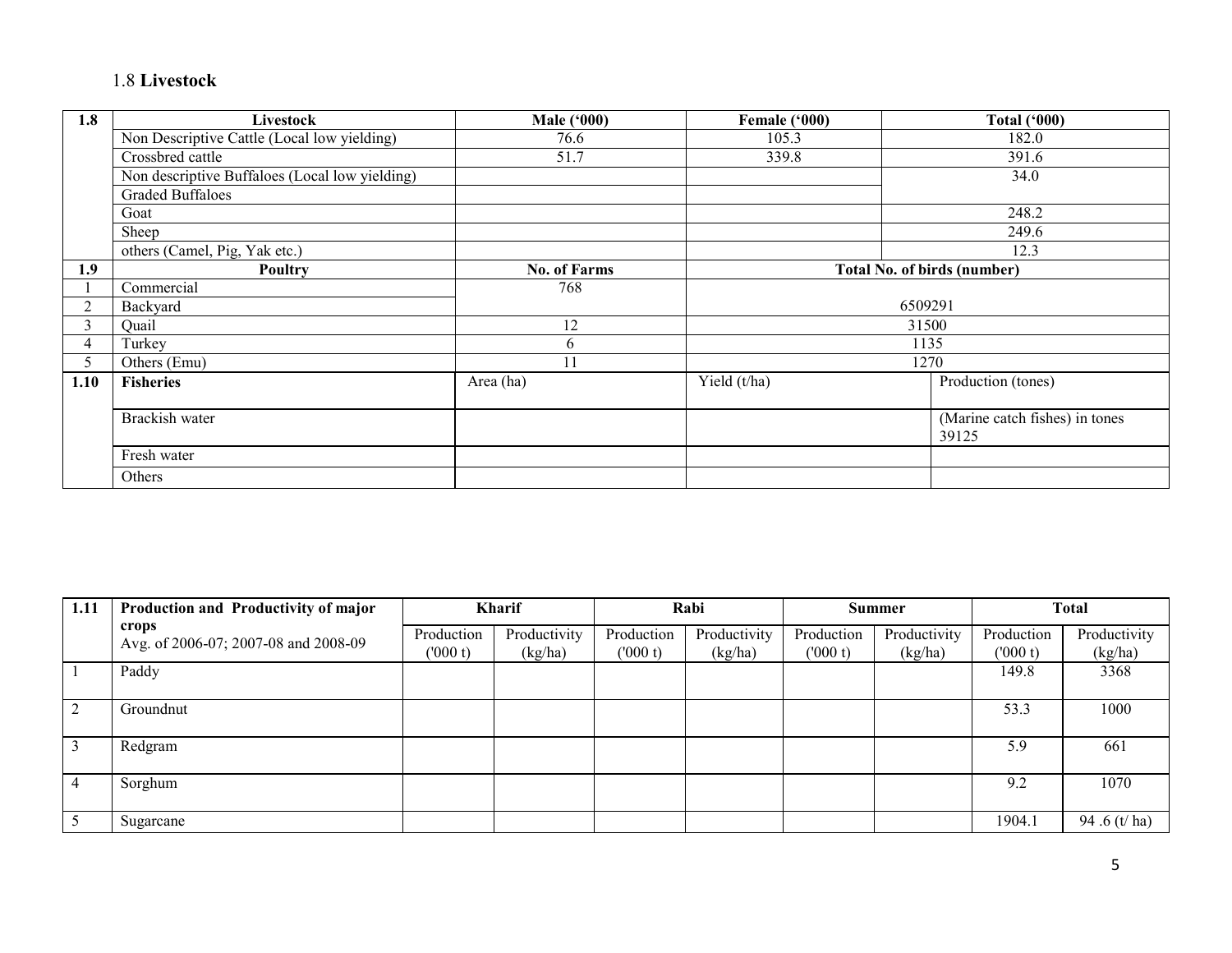| Othe |                                  |  |  |  |          |      |
|------|----------------------------------|--|--|--|----------|------|
| rs   |                                  |  |  |  |          |      |
|      | <b>Major Horticultural crops</b> |  |  |  |          |      |
|      | Mango                            |  |  |  | –<br>ن ر |      |
|      | Guava                            |  |  |  | 4.8      | 14.V |
|      | Sapota                           |  |  |  | 9.6      | 20.0 |
|      | Banana                           |  |  |  | 112      | 40.0 |
|      | Vegetables                       |  |  |  | 75.6     | 18.0 |

Source: Season and crop reports of 2006-07; 2007-08 and 2008-09

| 1.12 | Sowing window for 5 major crops  | Paddy         | Groundnut     | Redgram    | Sorghum | Sugarcane |
|------|----------------------------------|---------------|---------------|------------|---------|-----------|
|      | (start and end of sowing period) |               |               |            |         |           |
|      |                                  |               |               |            |         |           |
|      | Kharif-Rainfed                   |               | $June - July$ | June- July |         |           |
|      | Kharif-Irrigated                 | May-June      |               |            |         |           |
|      | Rabi-Rainfed                     |               |               |            | October |           |
|      | Rabi-Irrigated                   | Aug-September |               | -          | $\sim$  | December  |

| 1.13 | What is the major contingency the district is<br>prone to? | Regular | Occasional | None         |
|------|------------------------------------------------------------|---------|------------|--------------|
|      | Drought                                                    |         | ✓          |              |
|      | Flood                                                      |         |            | ✓            |
|      | Cyclone                                                    |         |            | $\checkmark$ |
|      | Hail storm                                                 |         |            | $\checkmark$ |
|      | Heat wave                                                  |         |            | $\checkmark$ |
|      | Cold wave                                                  |         |            | $\checkmark$ |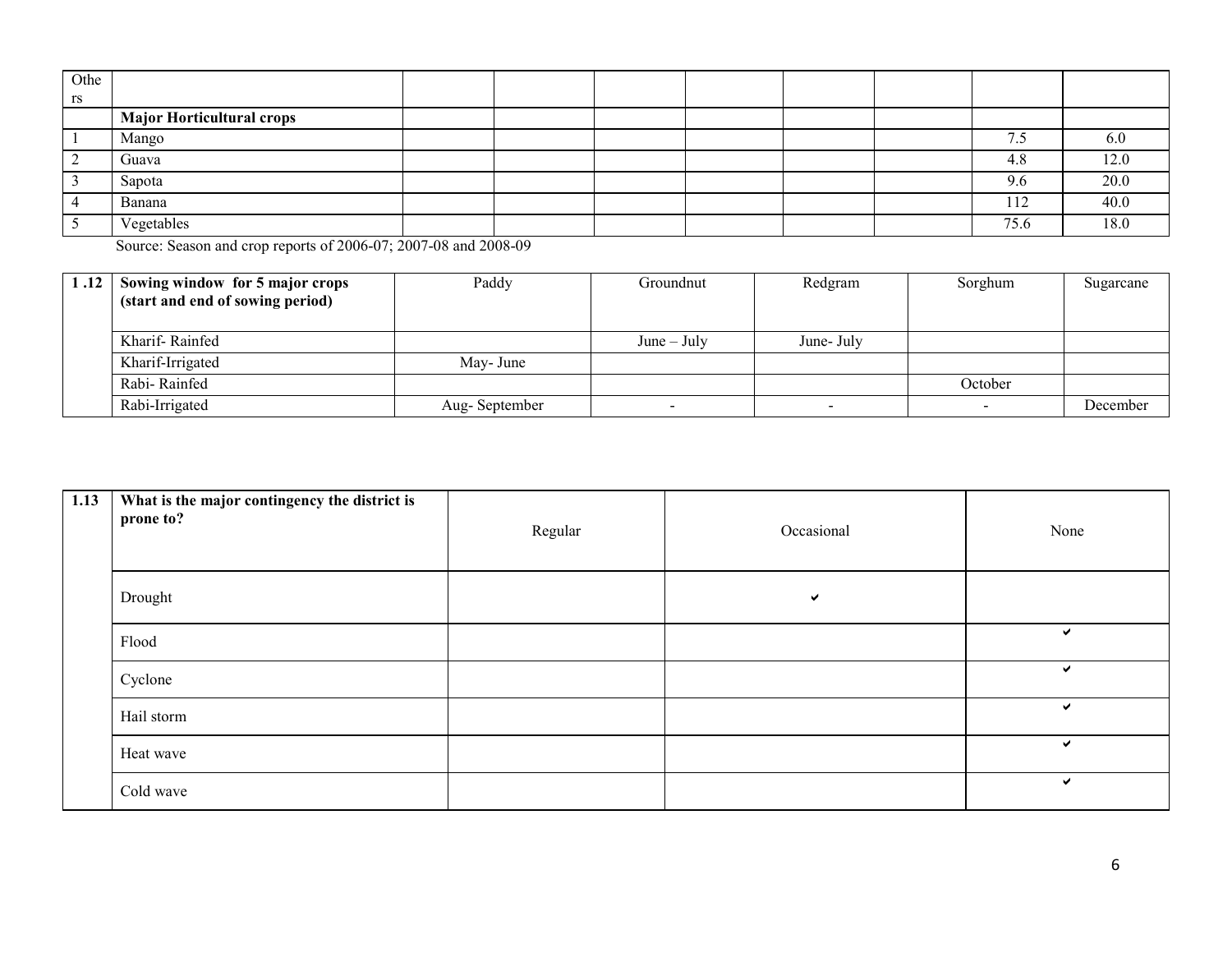| Frost                        |  |  |
|------------------------------|--|--|
| Sea water inundation         |  |  |
| Pests and diseases (specify) |  |  |

| 1.14 | Include Digital maps of the district for | Location map of district within State as Annexure I | Enclosed: Yes |
|------|------------------------------------------|-----------------------------------------------------|---------------|
|      |                                          | Mean annual rainfall as Annexure 2                  | Enclosed: Yes |
|      |                                          | Soil map as Annexure 3                              | Enclosed: Yes |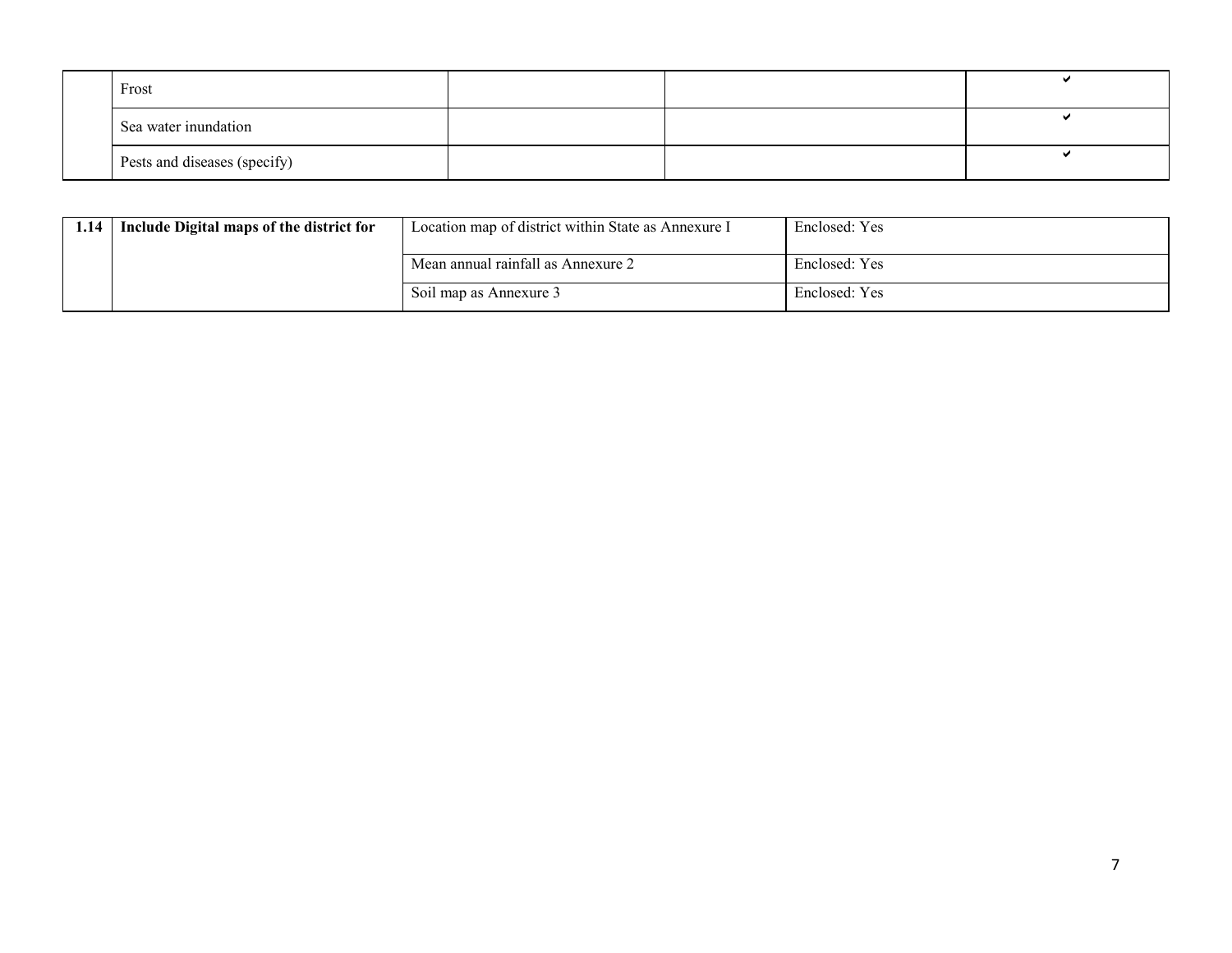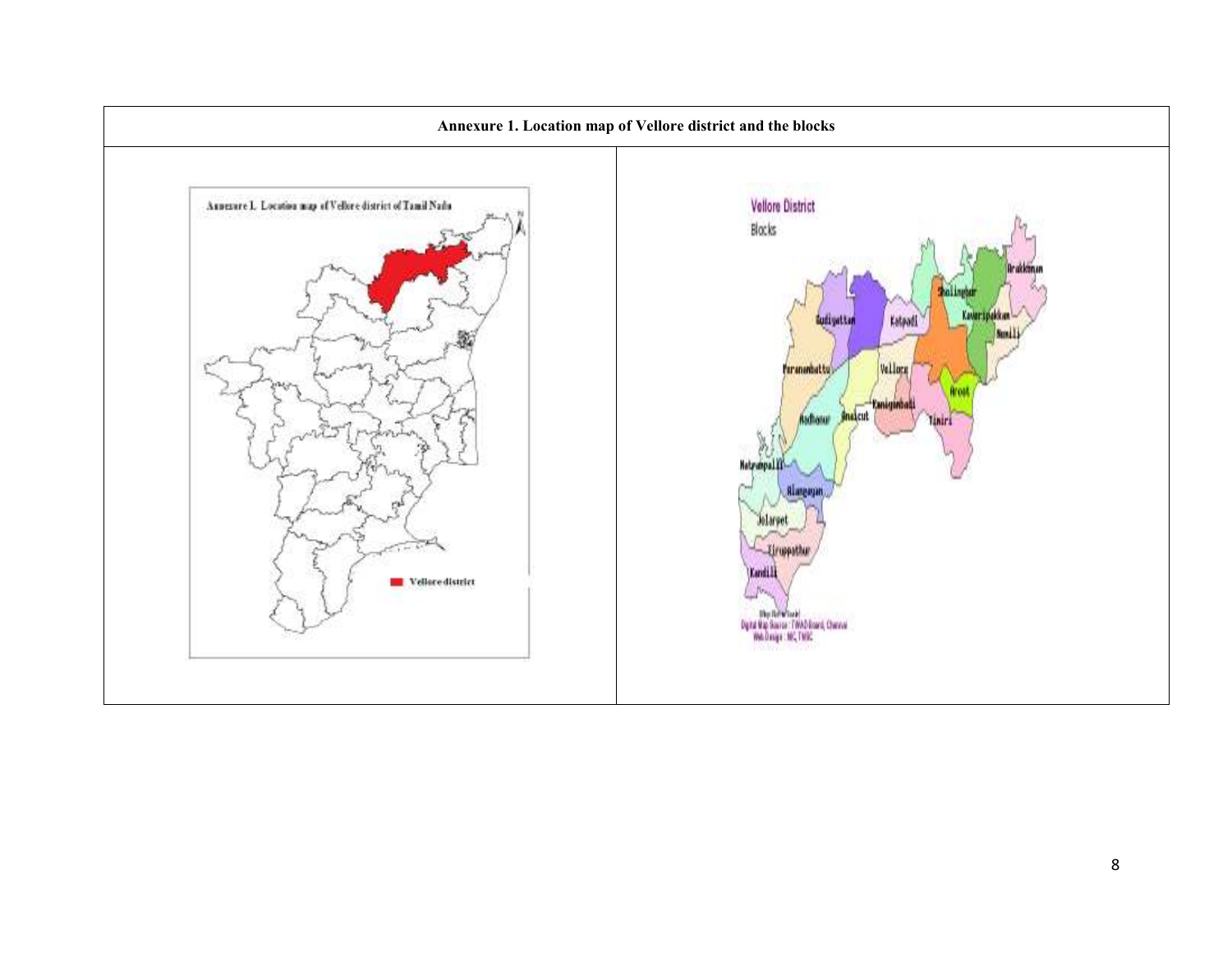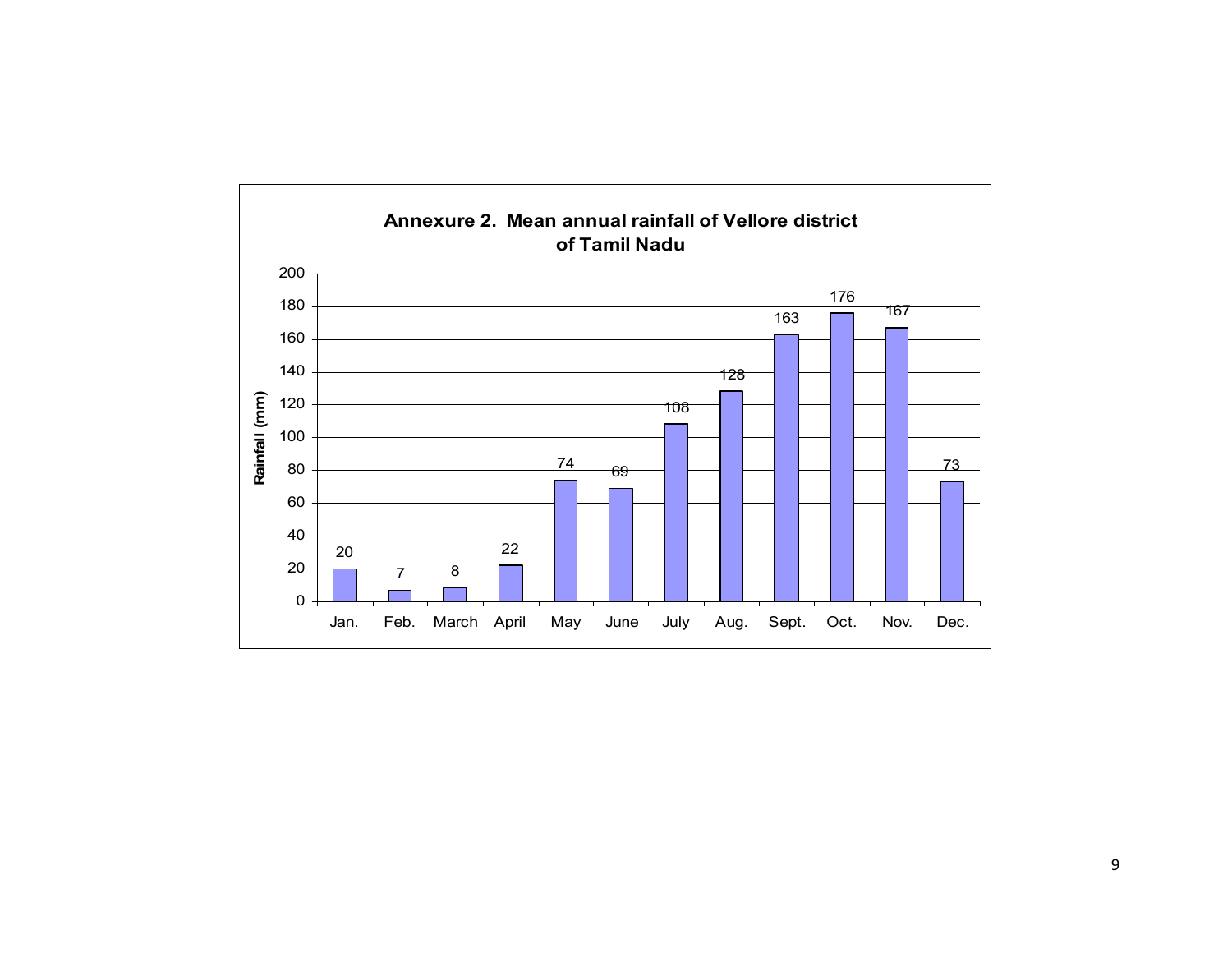#### Annexure 3. Soil Map of Vellore District

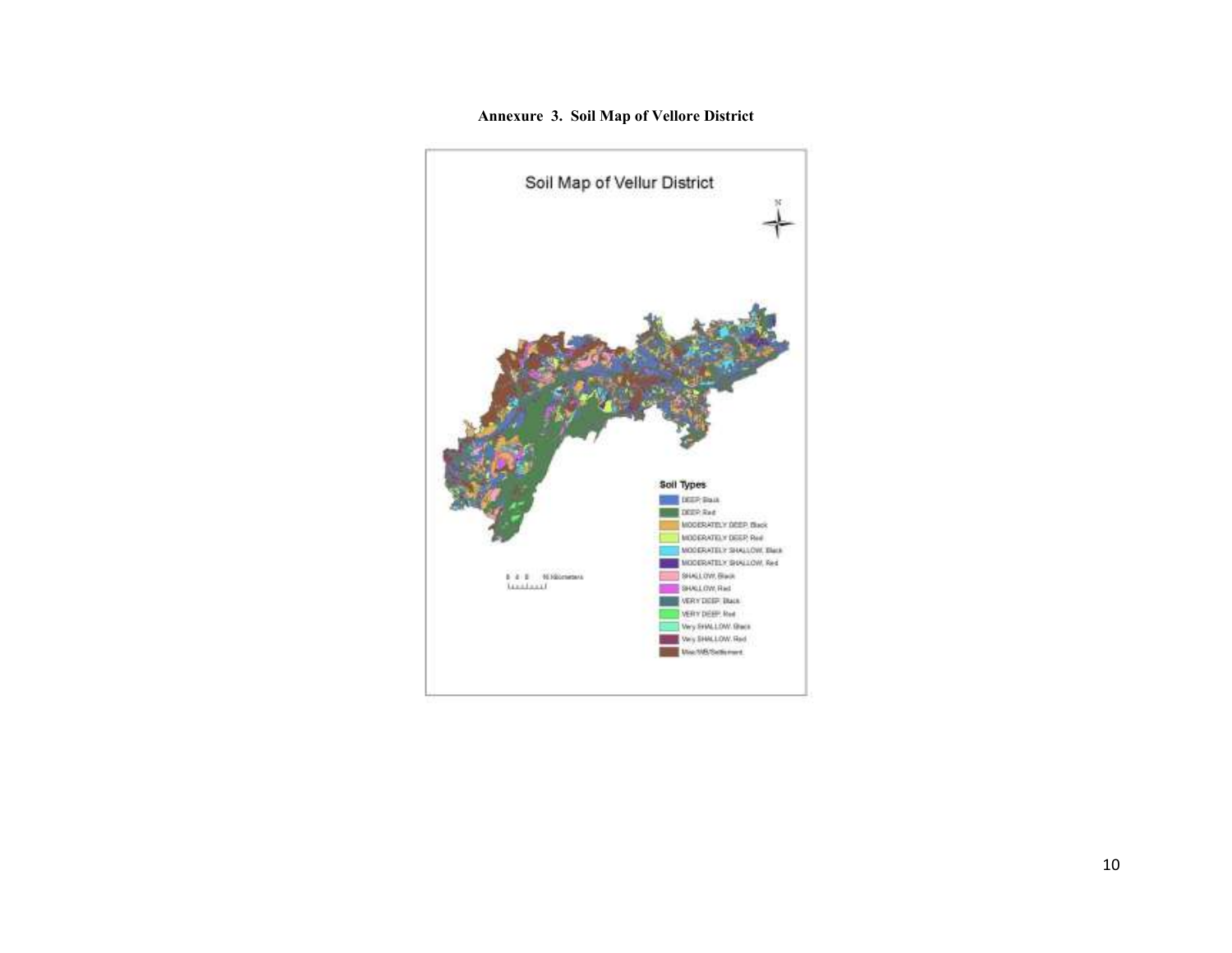### 2.0 Strategies for weather related contingencies

### 2.1 Drought

## 2.1.1 Rainfed situation

| Condition                                         | <b>Kharif</b> season              |                                                                                         | <b>Suggested Contingency measures</b> |                                                                                                                                                        |                                     |
|---------------------------------------------------|-----------------------------------|-----------------------------------------------------------------------------------------|---------------------------------------|--------------------------------------------------------------------------------------------------------------------------------------------------------|-------------------------------------|
| <b>Early season</b><br>drought (delayed<br>onset) | <b>Major Farming</b><br>situation | Crop/cropping system                                                                    | Change in crop/cropping<br>system     | <b>Agronomic measures</b>                                                                                                                              | <b>Remarks</b> on<br>Implementation |
| Delay by 2 weeks<br>June $3rd$ week               | Red and laterite<br>soils         | Pearl millet / Sorghum (June-<br>Sep.)<br>Gingelly (June-Sep.)<br>Groundnut (June-Sep.) | No change                             |                                                                                                                                                        |                                     |
| Delay by 4 weeks<br>July 1st week                 | Red and laterite<br>soils         | Pearl millet / Sorghum (June-<br>Sep.)<br>Gingelly (June-Sep.)<br>Groundnut (June-Sep.) | Ragi/ Maize / Sunflower/<br>Groundnut | Seed hardening<br>Wider spacing<br>Inter cultivation<br>Thinning<br><b>Maize</b><br>Spraying of Potash<br>$(0.25\%)$ during early<br>stage of the crop | NFSM for seed<br>supply             |

| Condition                                         |                                   |                                                                                         |                                                                        | <b>Suggested Contingency measures</b>           |                                       |
|---------------------------------------------------|-----------------------------------|-----------------------------------------------------------------------------------------|------------------------------------------------------------------------|-------------------------------------------------|---------------------------------------|
| <b>Early season</b><br>drought (delayed<br>onset) | <b>Major Farming</b><br>situation | <b>Normal Crop/cropping system</b>                                                      | Change in crop/cropping<br>system                                      | <b>Agronomic measures</b>                       | <b>Remarks</b> on<br>Implementation   |
| Delay by 6<br>weeks July $3rd$ week               | Red and laterite<br>soils         | Pearl Millet / sorghum (June-<br>Sep.)<br>Gingelly (June-Sep.)<br>Groundnut (June-Sep.) | Fodder Sorghum / Minor millets<br>Fodder Pearl Millet<br>Fodder Cowpea | $0.5\%$ KCL spray<br>Cycocel spray              | Linkage with ATMA<br>for fodder seeds |
| Delay by 8<br>Weeks-August 1st<br>week            |                                   | Fallow                                                                                  | Cotton (Aug sown)                                                      | Mulching,<br>Spray $1\%$ KNO <sub>3</sub> spray | Linkage with ATMA<br>for fodder seeds |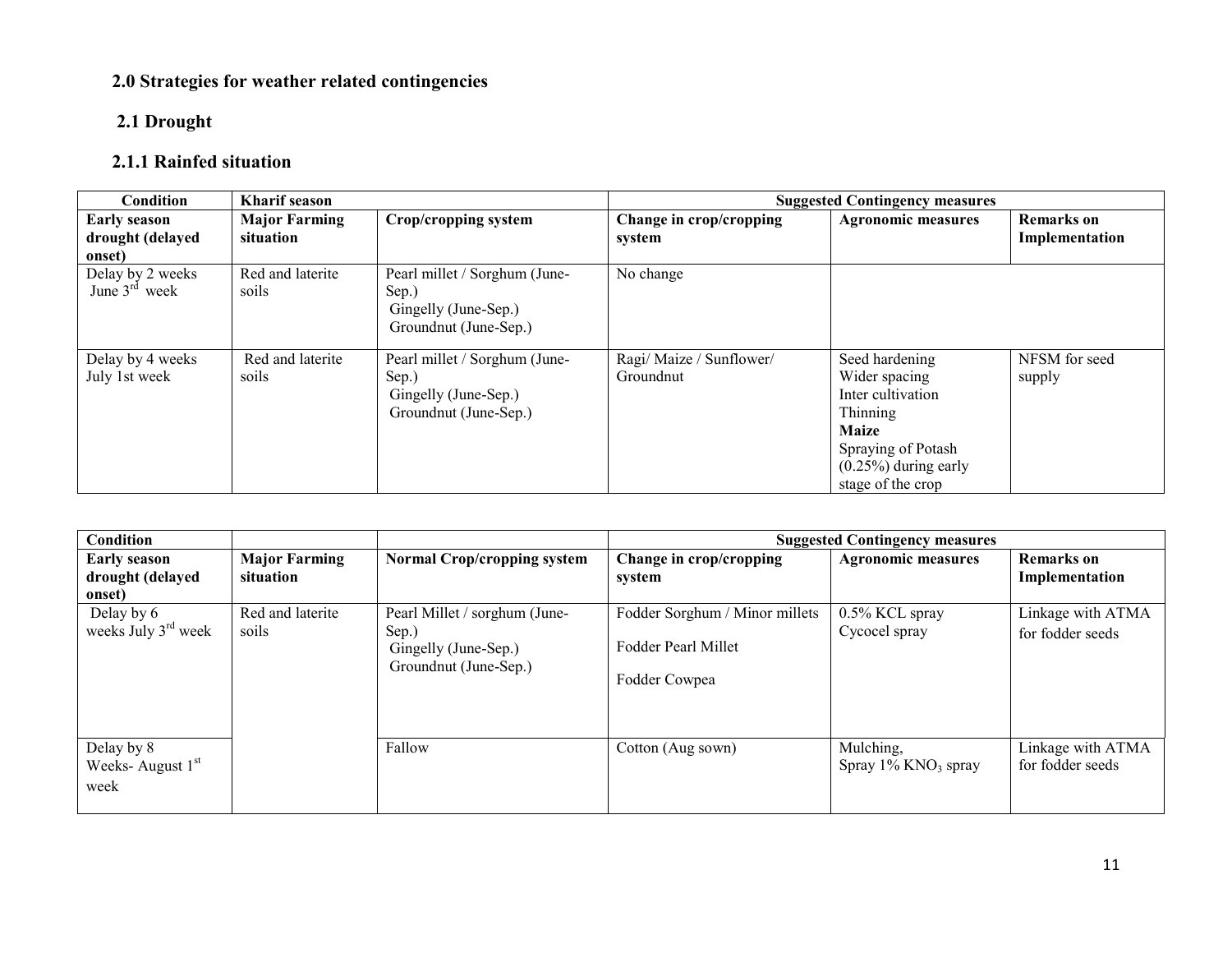| Condition            |                      |                                    | <b>Suggested Contingency measures</b> |                           |                      |
|----------------------|----------------------|------------------------------------|---------------------------------------|---------------------------|----------------------|
| <b>Early season</b>  | <b>Major Farming</b> | <b>Normal Crop/cropping system</b> | Crop management                       | Soil management           | <b>Remarks</b> on    |
| drought (Normal      | situation            |                                    |                                       |                           | Implementation       |
| onset, followed by   | Red and laterite     | Pearl millet / Sorghum (June-      | Supplemental irrigation;              | Dust mulching             | IEC materials on     |
| 15-20 days dry spell | soils                | Sep.)                              |                                       | Application of soil       | early season drought |
| after sowing leading |                      | Gingelly (June-Sep.)               | Water spray                           | conditioners like Terra   | may be issued to the |
| to poor              |                      | Groundnut (June-Sep.)              |                                       | Cotton                    | farming community    |
| germination/crop     |                      |                                    | Mulching                              | Basal application of FYM  |                      |
| stand etc.)          |                      |                                    |                                       | or Vermicompost to        |                      |
|                      |                      |                                    | Thinning                              | improve the soil physical |                      |
|                      |                      |                                    |                                       | properties                |                      |
|                      |                      |                                    |                                       |                           |                      |
|                      |                      |                                    |                                       |                           |                      |
|                      |                      |                                    |                                       |                           |                      |

| Condition           |                      |                                    | <b>Suggested Contingency measures</b> |                 |                       |
|---------------------|----------------------|------------------------------------|---------------------------------------|-----------------|-----------------------|
| Mid season drought  | <b>Major Farming</b> | <b>Normal Crop/cropping system</b> | Crop management                       | Soil management | <b>Remarks</b> on     |
| (long dry spell)    | situation            |                                    |                                       |                 | Implementation        |
| At vegetative stage | Red and laterite     | Pearl millet / Sorghum (June-      | Supplementary Irrigation              | Mulching        | IEC materials may be  |
|                     | soils                | Sep.)                              | through rain gun, siphon              |                 | issued to the farming |
|                     |                      | Gingelly (June-Sep.)               | irrigation                            | Weeding         | community             |
|                     |                      | Groundnut (June-Sep.)              |                                       |                 |                       |
|                     |                      |                                    | Water spraying                        |                 |                       |
|                     |                      |                                    |                                       |                 |                       |
|                     |                      |                                    | Spraying of Drought tolerance         |                 |                       |
|                     |                      |                                    | chemicals/ growth regulators          |                 |                       |
|                     |                      |                                    |                                       |                 |                       |

| Condition             |                      |                                    | <b>Suggested Contingency measures</b> |                 |                   |
|-----------------------|----------------------|------------------------------------|---------------------------------------|-----------------|-------------------|
| Mid season drought    | <b>Major Farming</b> | <b>Normal Crop/cropping system</b> | Crop management                       | Soil management | <b>Remarks</b> on |
| (long dry spell)      | situation            |                                    |                                       |                 | Implementation    |
| At reproductive stage | Red and laterite     | Pearl millet / Sorghum (June-Sep.) | Grain crop may be converted           |                 | Farmers may be    |
|                       | soils                | Gingelly (June-Sep.)               | into fodder crop                      |                 | advised to take   |
|                       |                      | Groundnut (June-Sep.)              |                                       |                 | suitable measures |
|                       |                      |                                    |                                       |                 | during mid season |
|                       |                      |                                    |                                       |                 | drought through   |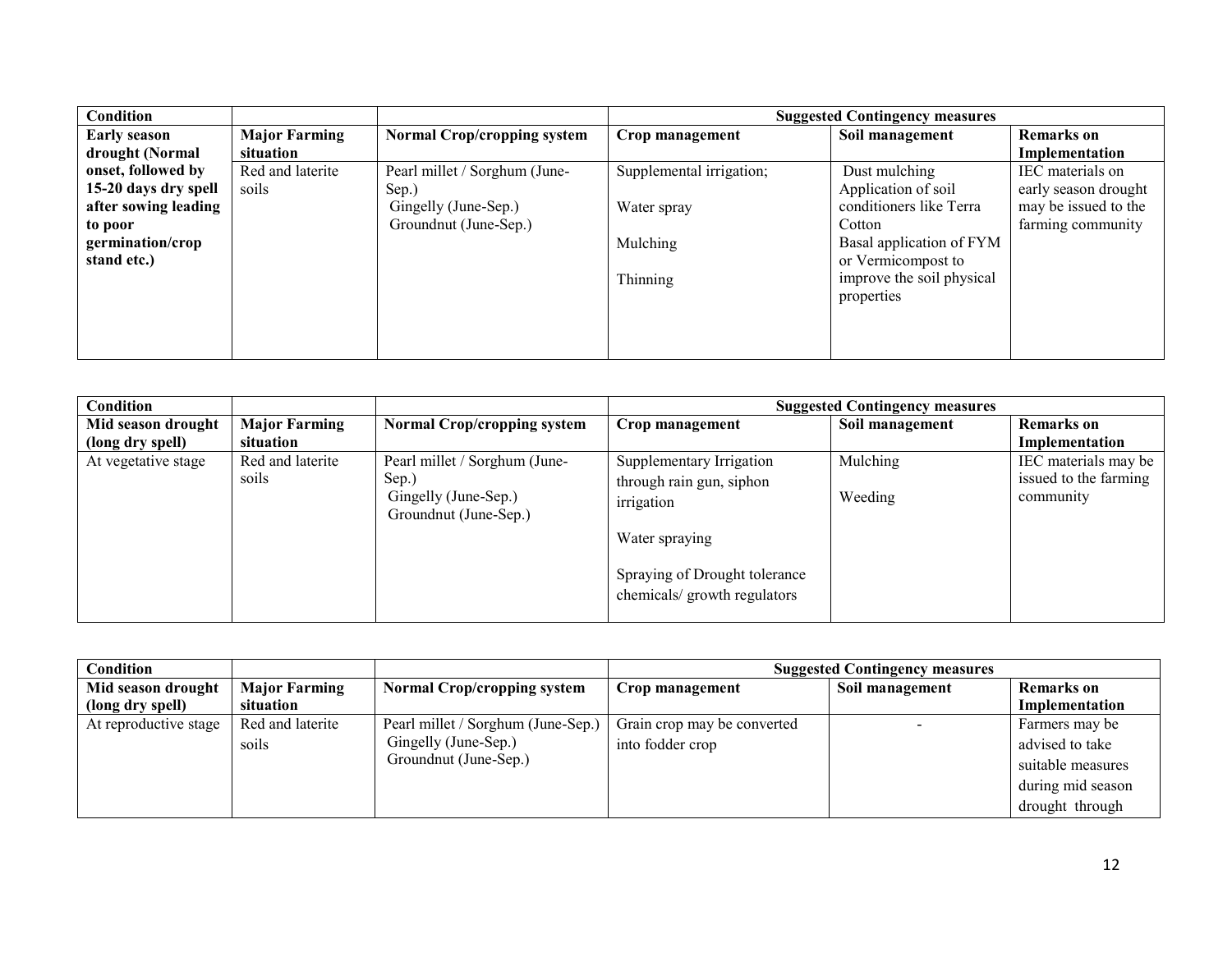| Condition          |                      |                                    | <b>Suggested Contingency measures</b> |                 |                |
|--------------------|----------------------|------------------------------------|---------------------------------------|-----------------|----------------|
| Mid season drought | <b>Major Farming</b> | <b>Normal Crop/cropping system</b> | Crop management                       | Soil management | Remarks on     |
| (long dry spell)   | situation            |                                    |                                       |                 | Implementation |
|                    |                      |                                    |                                       |                 | radio          |
|                    |                      |                                    |                                       |                 |                |
|                    |                      |                                    |                                       |                 |                |
|                    |                      |                                    |                                       |                 |                |

| Condition                        |           |                                    | <b>Suggested Contingency measures</b> |                            |                      |
|----------------------------------|-----------|------------------------------------|---------------------------------------|----------------------------|----------------------|
| Terminal drought   Major Farming |           | <b>Normal Crop/cropping system</b> | Crop management                       | Rabi Crop planning         | <b>Remarks</b> on    |
|                                  | situation |                                    |                                       |                            | Implementation       |
|                                  |           | Pearl millet / Sorghum (June-Sep.) | Crop can be used as fodder            | Crop residues may be       | IEC materials may be |
|                                  |           | Gingelly (June-Sep.)               |                                       | ploughed back for the next | issued on terminal   |
|                                  |           | Groundnut (June-Sep.)              |                                       | crop                       | drought management.  |
|                                  |           |                                    |                                       |                            | Mass media may be    |
|                                  |           |                                    |                                       |                            | used                 |

#### 2.1.2 Irrigated situation

| <b>Condition</b>                                                     |                               |                                       | <b>Suggested Contingency measures</b>                             |                                                          |                              |  |
|----------------------------------------------------------------------|-------------------------------|---------------------------------------|-------------------------------------------------------------------|----------------------------------------------------------|------------------------------|--|
|                                                                      | Major<br>Farming<br>situation | <b>Normal Crop/cropping</b><br>system | Change in crop/cropping<br>system                                 | <b>Agronomic measures</b>                                | Remarks on<br>Implementation |  |
| Delayed/limited release<br>of water in canals due to<br>low rainfall | Heavy clay<br>and red soils   | Paddy                                 | Black gram / Green gram/<br>Maize<br><b>SRI Paddy Cultivation</b> | Alternate wetting and<br>drying and<br>Inter cultivation |                              |  |

| <b>Condition</b>                            |                  |                                       | <b>Suggested Contingency measures</b> |                           |                                     |  |
|---------------------------------------------|------------------|---------------------------------------|---------------------------------------|---------------------------|-------------------------------------|--|
|                                             | Major<br>Farming | <b>Normal Crop/cropping</b><br>system | Change in crop/cropping<br>system     | <b>Agronomic measures</b> | <b>Remarks</b> on<br>Implementation |  |
|                                             | situation        |                                       |                                       |                           |                                     |  |
| Non release of water in                     | Heavy clay       | Black gram                            | No change                             | Mulching / Inter          | ISOPOM / NFSM for seed              |  |
| canals under delayed<br>onset of monsoon in | and red soils    | Green gram                            |                                       | cultivation               | supply                              |  |
| catchment                                   |                  |                                       |                                       |                           |                                     |  |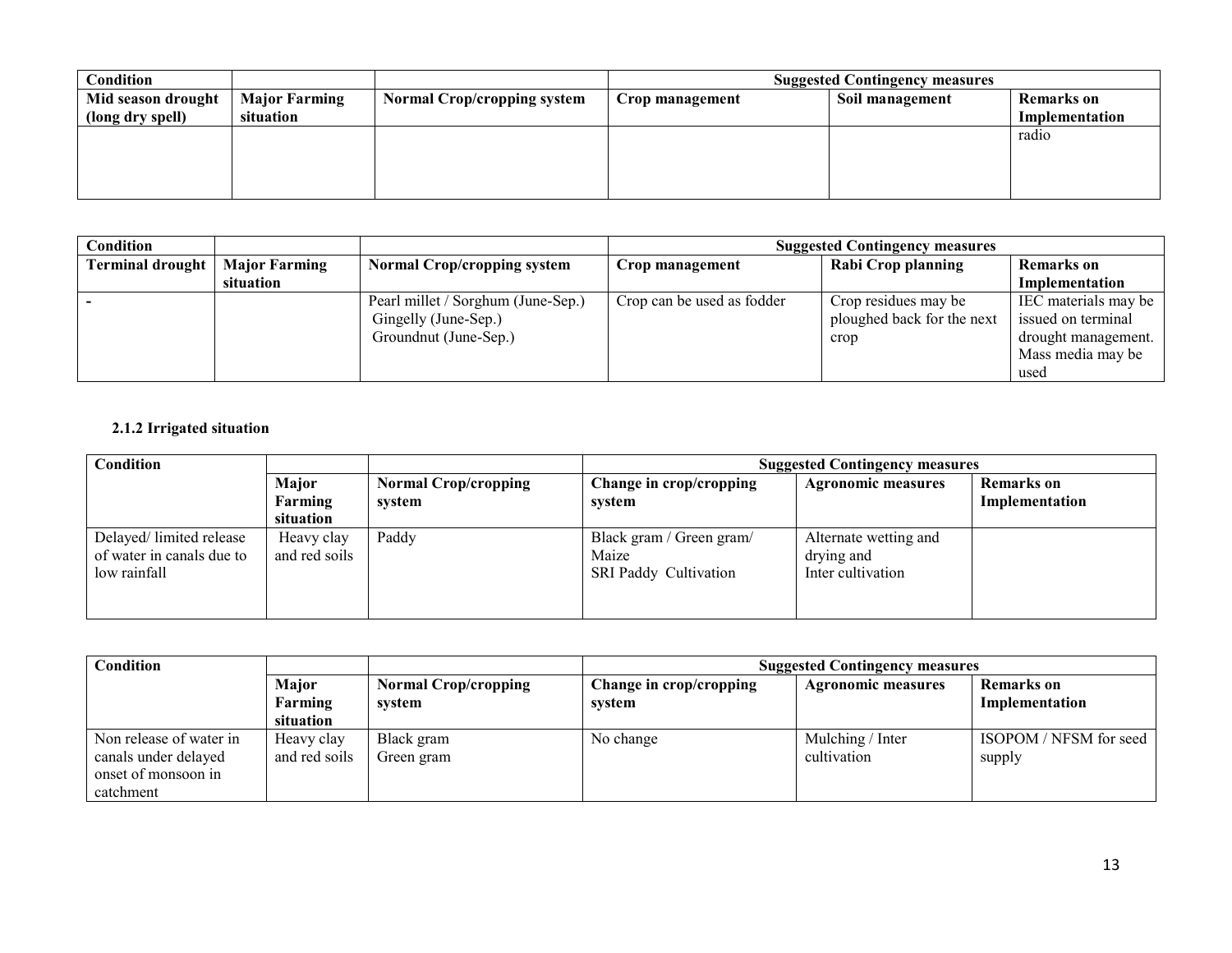| Condition         |                      |                                    | <b>Suggested Contingency measures</b> |                           |                    |
|-------------------|----------------------|------------------------------------|---------------------------------------|---------------------------|--------------------|
|                   | <b>Major Farming</b> | Crop/cropping system               | Change in crop/cropping               | <b>Agronomic measures</b> | <b>Remarks</b> on  |
|                   | situation            |                                    | system                                |                           | Implementation     |
| Lack of inflows   | Heavy clay and red   | Rice/ Vegetables $(Aug. – Jan.)$ - | Wheat/Fodder (November –              | Mulching and              | Awareness creation |
| into tanks due to | soils                | Pulses (Dec- Jan.)                 | Feb.                                  | Inter cultivation         | through mass media |
| insufficient      |                      |                                    | Pulses/Ragi/maize (Feb-May)           |                           |                    |
| /delayed onset of |                      |                                    |                                       |                           |                    |
| monsoon           |                      |                                    |                                       |                           |                    |

| Condition                                                      |                                               |                                                                                                                            | <b>Suggested Contingency measures</b>                                                        |                                               |                                     |
|----------------------------------------------------------------|-----------------------------------------------|----------------------------------------------------------------------------------------------------------------------------|----------------------------------------------------------------------------------------------|-----------------------------------------------|-------------------------------------|
|                                                                | <b>Major Farming</b><br>situation             | Crop/cropping system                                                                                                       | Change in crop/cropping<br>system                                                            | <b>Agronomic measures</b>                     | <b>Remarks</b> on<br>Implementation |
| Insufficient<br>groundwater<br>recharge due to<br>low rainfall | Bore well irrigated<br>red and laterite soils | Groundnut (June-Sept)<br>Maize (June-Sept)<br>Vegetables (June-Oct)                                                        | Sorghum / Pearl Millet / Ragi /<br>senna (July-Oct)-Wheat (Nov-<br>Feb)-Vegetables (Feb-Mar) | Mulching<br>Water harvesting and<br>Recycling |                                     |
| Any other<br>condition (specify)                               |                                               | Maize $(Oct-Jan) - Pulses$<br>(Feb-Mar)<br>Rice (Aug-Jan)-Groundnut<br>(Feb-April)-<br>Sesame/Pulses/maize(April-<br>June) | ۰                                                                                            |                                               |                                     |

#### **2.2 Unusual rains (untimely, unseasonal etc)** (for both rainfed and irrigated situations)

| <b>Condition</b>                                                     | Suggested contingency measure |                                                                                               |                                                    |                                                                                                        |  |
|----------------------------------------------------------------------|-------------------------------|-----------------------------------------------------------------------------------------------|----------------------------------------------------|--------------------------------------------------------------------------------------------------------|--|
| Continuous high rainfall in a short span<br>leading to water logging | <b>Vegetative stage</b>       | <b>Flowering stage</b>                                                                        | Crop maturity stage                                | Post harvest                                                                                           |  |
| Groundnut                                                            | Provision of Drainage         | Drain excess water<br>Spraying of growth<br>regulators to avoid /<br>minimize flower shedding | Follow weather advisory<br>before harvest decision | 1. Shift produce<br>immediately from the field<br>2. Threshing $5th$ day after<br>harvesting groundnut |  |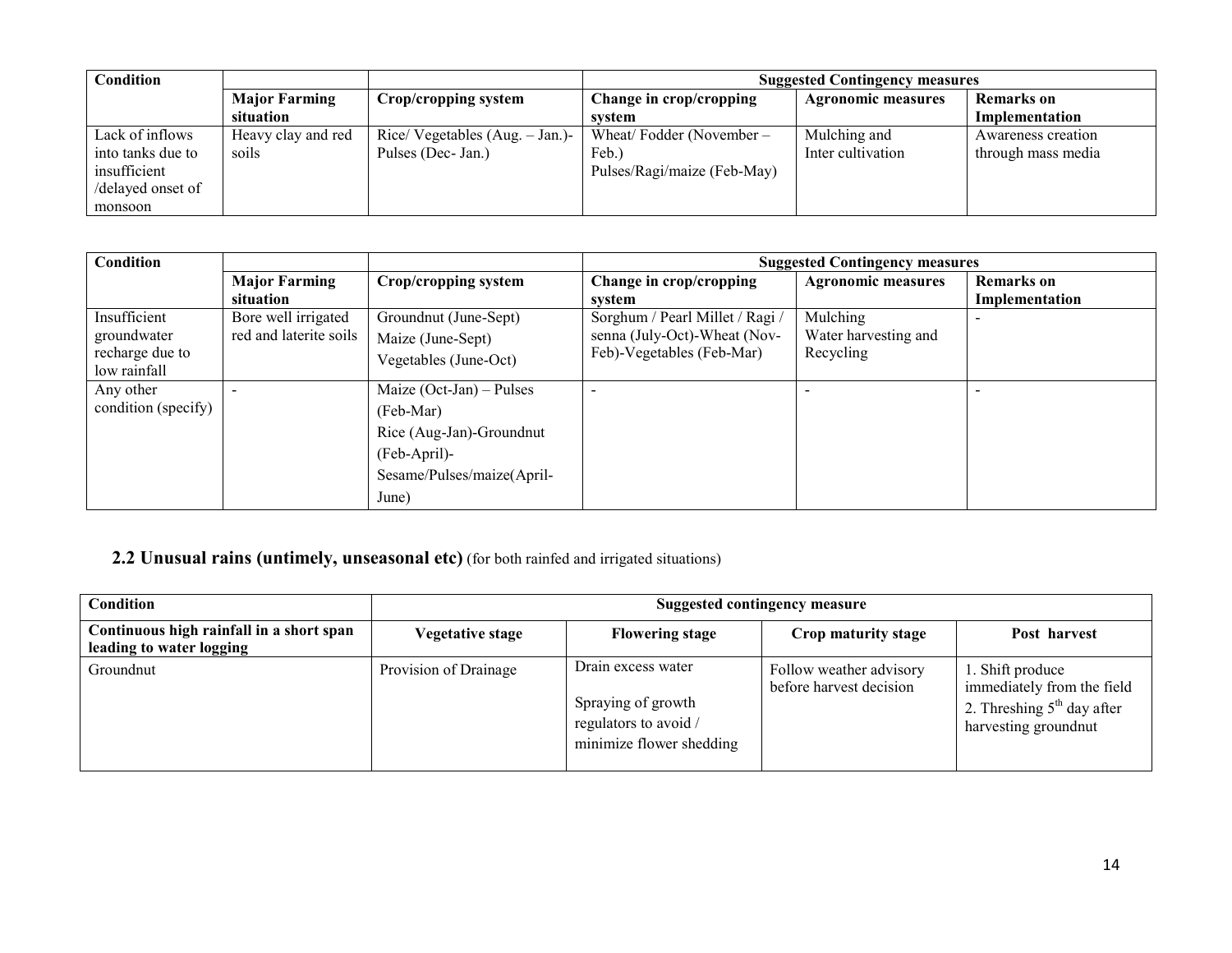#### 2.3 Floods

| Condition                | Suggested contingency measure                                                           |  |                                     |  |  |
|--------------------------|-----------------------------------------------------------------------------------------|--|-------------------------------------|--|--|
| Transient water logging/ | Seedling / nursery stage<br><b>Reproductive stage</b><br>Vegetative stage<br>At harvest |  |                                     |  |  |
| partial inundation       |                                                                                         |  | Not applicable for Vellore District |  |  |

#### 2.4 Extreme events: Heat wave / Cold wave/Frost/ Hailstorm /Cyclone

| <b>Extreme event type</b> | <b>Suggested contingency measure</b> |                                                                    |  |  |  |  |  |
|---------------------------|--------------------------------------|--------------------------------------------------------------------|--|--|--|--|--|
|                           | Seedling / nursery stage             | <b>Vegetative stage</b><br><b>Reproductive stage</b><br>At harvest |  |  |  |  |  |
| Heat Wave                 |                                      |                                                                    |  |  |  |  |  |
| Cold wave                 |                                      |                                                                    |  |  |  |  |  |
| Frost                     |                                      | Not Applicable for Vellore District                                |  |  |  |  |  |
| Hailstorm                 |                                      |                                                                    |  |  |  |  |  |
| Cyclone                   |                                      |                                                                    |  |  |  |  |  |

#### 2.5 Contingent strategies for Livestock, Poultry & Fisheries:

#### 2.5.1 Livestock

| <b>Suggested contingency measures</b> |                                                                                                                                                                                                                                           |  |                                                                                                                           |   |                                                                                                                                               |
|---------------------------------------|-------------------------------------------------------------------------------------------------------------------------------------------------------------------------------------------------------------------------------------------|--|---------------------------------------------------------------------------------------------------------------------------|---|-----------------------------------------------------------------------------------------------------------------------------------------------|
| <b>Drought</b>                        | <b>Before the event</b>                                                                                                                                                                                                                   |  | During the event                                                                                                          |   | After the event                                                                                                                               |
| Feed & Fodder availability            | Training to farmers on silage, Azola<br>cultivation $\&$ hay making with<br>method demonstration has to be<br>carried out<br>Silage making & Azola cultivation<br>were promoted through ATMA<br>scheme.<br>Education on drought resistant |  | Silage, Azola and hay to be fed during<br>draught.<br>Increased amount of concentrates to be given<br>to off set grazing. | ❖ | Impact on the training programme<br>$\&$ method demonstration on feed $\&$<br>fodder management during drought<br>period has to be evaluated. |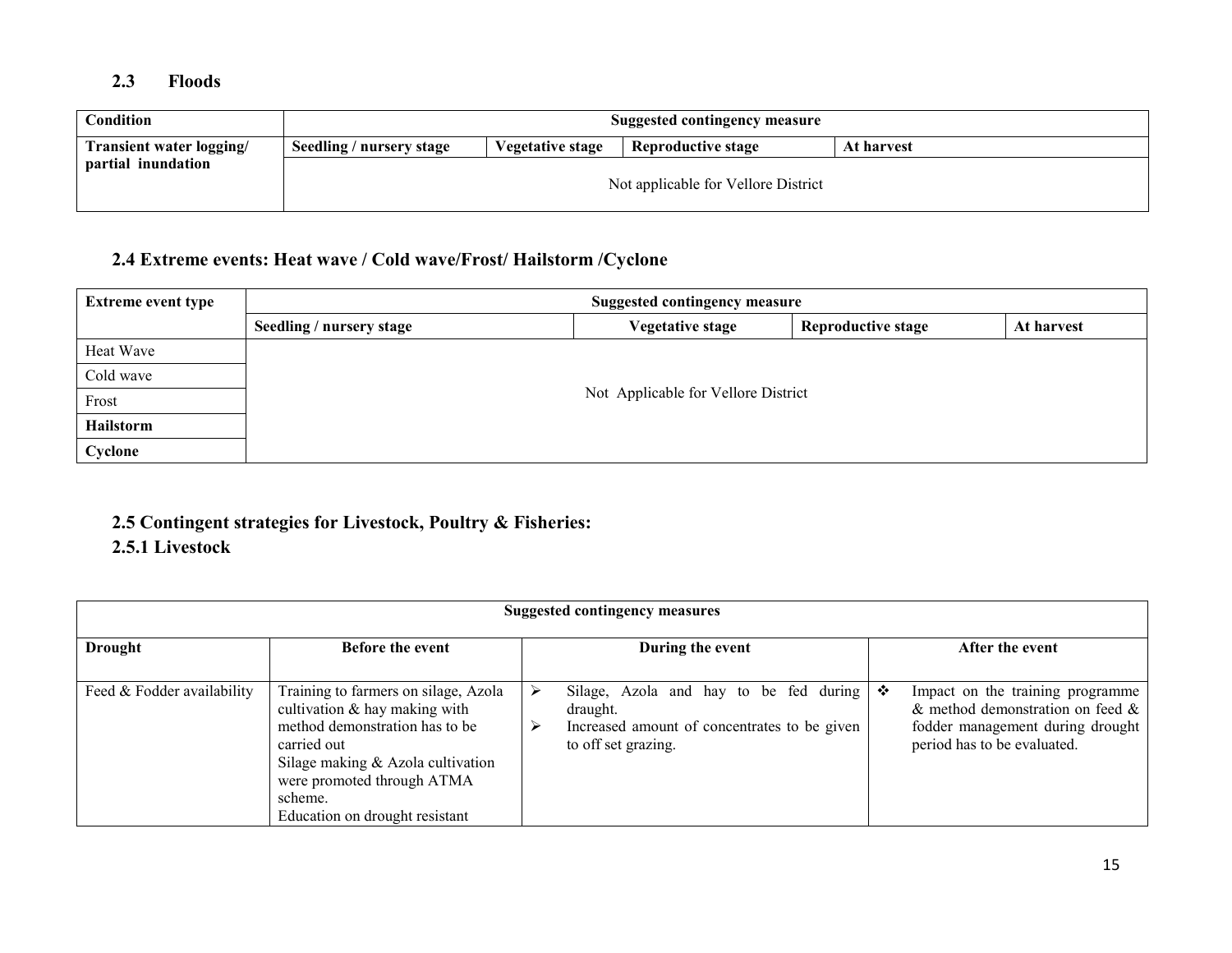|                                | grasses & tree fodders |                                                                                                                                                                                                                                                                                                                                                                                                                                                                                                                                                             |                                                                                                                                                                                                                                |
|--------------------------------|------------------------|-------------------------------------------------------------------------------------------------------------------------------------------------------------------------------------------------------------------------------------------------------------------------------------------------------------------------------------------------------------------------------------------------------------------------------------------------------------------------------------------------------------------------------------------------------------|--------------------------------------------------------------------------------------------------------------------------------------------------------------------------------------------------------------------------------|
| Drinking water                 | Desilting of ponds     | of Borewells to meet the water<br>$\blacktriangleright$<br>Digging<br>requirement is suggested.                                                                                                                                                                                                                                                                                                                                                                                                                                                             | Borewell<br>with<br>➤<br>motors<br>can<br>be<br>installed in rest of the Veterinary<br>dispensaries in Vellore district.<br>Community drinking water trough<br>➤<br>can be arranged in<br>shandies<br>/community grazing areas |
| Health & Disease<br>management | Awareness Campaigns    | Vaccination & deworming are to be carried<br>➤<br>out during Mass contact programs/<br>Kalnadai padukappu thittam.<br>Vaccination against FMD, BQ, HS PPR<br>along with anthrax vaccine in endemic<br>areas to be carried out<br>Awareness campaigns are to be carried out<br>in 20 blocks of Vellore district.<br>Adequate refreshment training on draught<br>➤<br>management to be given to VAS, Jr.VAS,<br>LI with regard to health $\&$ management<br>measures.<br>Multivitamins & area specific mineral<br>➤<br>mixture to be supplied during drought. | Impact on information disseminated<br>❖<br>to the farmers on disease prevention<br>& control measures during drought<br>period has to be carried out.                                                                          |
| <b>Floods</b>                  |                        | Not reported                                                                                                                                                                                                                                                                                                                                                                                                                                                                                                                                                |                                                                                                                                                                                                                                |
| Feed & Fodder availability     |                        |                                                                                                                                                                                                                                                                                                                                                                                                                                                                                                                                                             |                                                                                                                                                                                                                                |
| Drinking water                 |                        |                                                                                                                                                                                                                                                                                                                                                                                                                                                                                                                                                             |                                                                                                                                                                                                                                |
| Health & Disease<br>management |                        |                                                                                                                                                                                                                                                                                                                                                                                                                                                                                                                                                             |                                                                                                                                                                                                                                |
| Cyclone                        |                        | Not reported                                                                                                                                                                                                                                                                                                                                                                                                                                                                                                                                                |                                                                                                                                                                                                                                |
| Feed & Fodder availability     |                        |                                                                                                                                                                                                                                                                                                                                                                                                                                                                                                                                                             |                                                                                                                                                                                                                                |
| Drinking water                 |                        |                                                                                                                                                                                                                                                                                                                                                                                                                                                                                                                                                             |                                                                                                                                                                                                                                |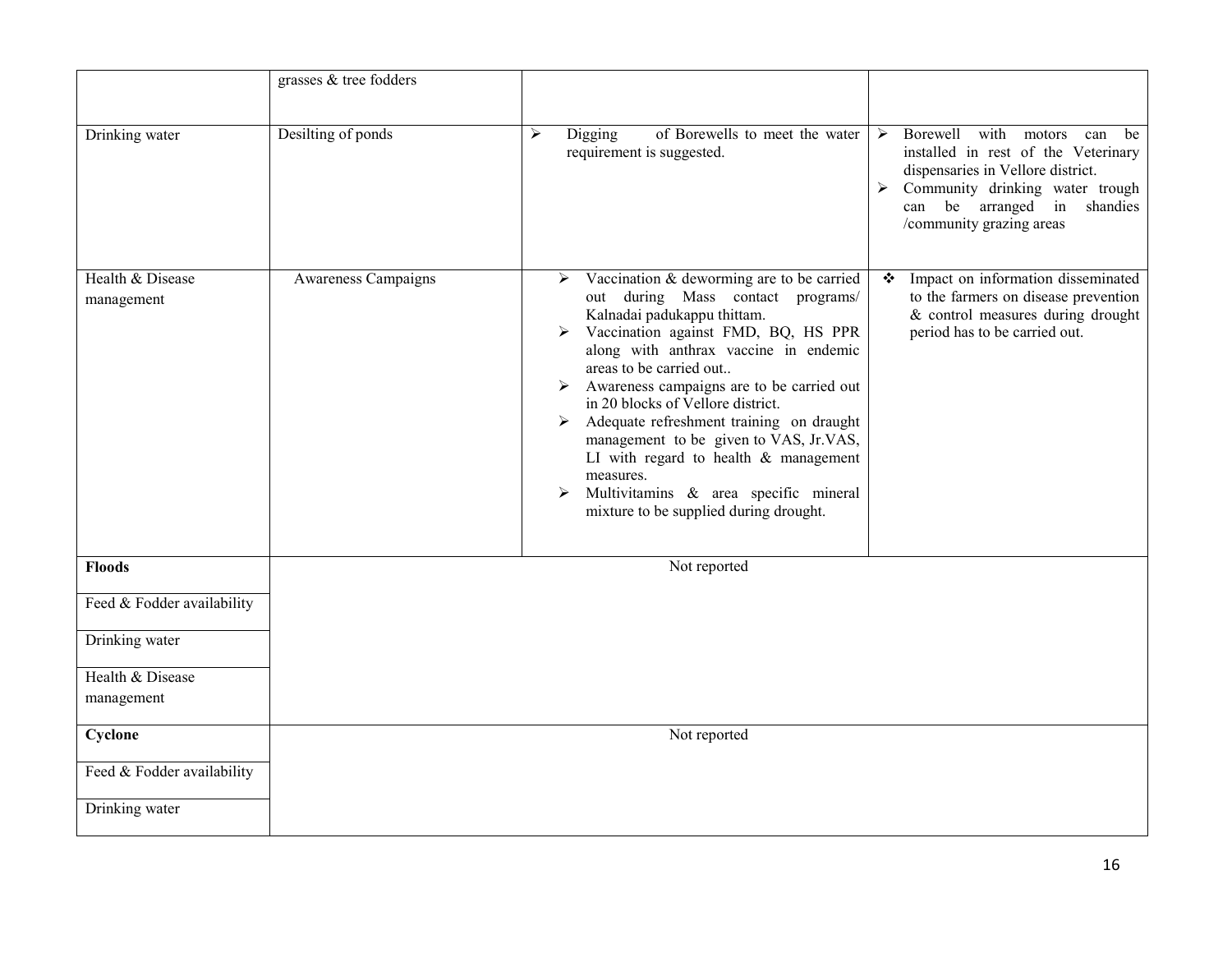| Health & Disease<br>management |                                                                                                                                                                                                                      |                                                                                                                                                                                                                                                                                                                                                                                                                                                                                                                           |                                                                                                                                                                                                                                             |
|--------------------------------|----------------------------------------------------------------------------------------------------------------------------------------------------------------------------------------------------------------------|---------------------------------------------------------------------------------------------------------------------------------------------------------------------------------------------------------------------------------------------------------------------------------------------------------------------------------------------------------------------------------------------------------------------------------------------------------------------------------------------------------------------------|---------------------------------------------------------------------------------------------------------------------------------------------------------------------------------------------------------------------------------------------|
| Heat wave & Cold wave          |                                                                                                                                                                                                                      |                                                                                                                                                                                                                                                                                                                                                                                                                                                                                                                           |                                                                                                                                                                                                                                             |
| Feed & Fodder availability     | Training to farmers on silage $&$ hay<br>making with method demonstration<br>has to be carried out<br>Education on drought resistant<br>grasses & tree fodders<br>Increase in concentrate feed to off set<br>drought | $\blacktriangleright$<br>Silage, Azola and hay to be fed during<br>draught.<br>Increased amount of concentrates to be given<br>$\blacktriangleright$<br>to off set grazing.                                                                                                                                                                                                                                                                                                                                               | Impact on the training programme $\&$<br>$\blacktriangleright$<br>method demonstration on feed &<br>fodder management during drought<br>period has to be evaluated.                                                                         |
| Drinking water                 | Desilting of ponds                                                                                                                                                                                                   | Digging of Borewells to meet the water requirement<br>is suggested.                                                                                                                                                                                                                                                                                                                                                                                                                                                       | Borewell with motors can be<br>➤<br>$\blacktriangleright$<br>installed in rest of the Veterinary<br>dispensaries in Vellore district.<br>Community drinking water trough<br>➤<br>can be arranged in<br>shandies<br>/community grazing areas |
| Health & Disease<br>management | Information to<br>1. farmers on how to combat<br>outbreaks<br>Possible<br>outbreaks<br>$2_{-}$<br>during<br>drought<br>Capacity<br>building<br>3 <sub>1</sub><br>By<br>programmes,<br>Awareness<br>campaign.         | Community shed for giving shelters to all<br>➤<br>livestock during heat wave & cold wave is<br>suggested.<br>Planting of trees/ fodder trees in village<br>$\blacktriangleright$<br>community grazing area is suggested.<br>Supply of straws for farmers by purchase<br>$\blacktriangleright$<br>from nearby states wherein the government<br>to own the transportation cost and the<br>fodder cost by the individual farmers is also<br>one of the suggested measure which has<br>followed in twenty years ago (1980's). | Impact on information<br>➤<br>disseminated to the farmers on<br>$\blacktriangleright$<br>disease prevention & control<br>measures during drought period has<br>to be carried out.                                                           |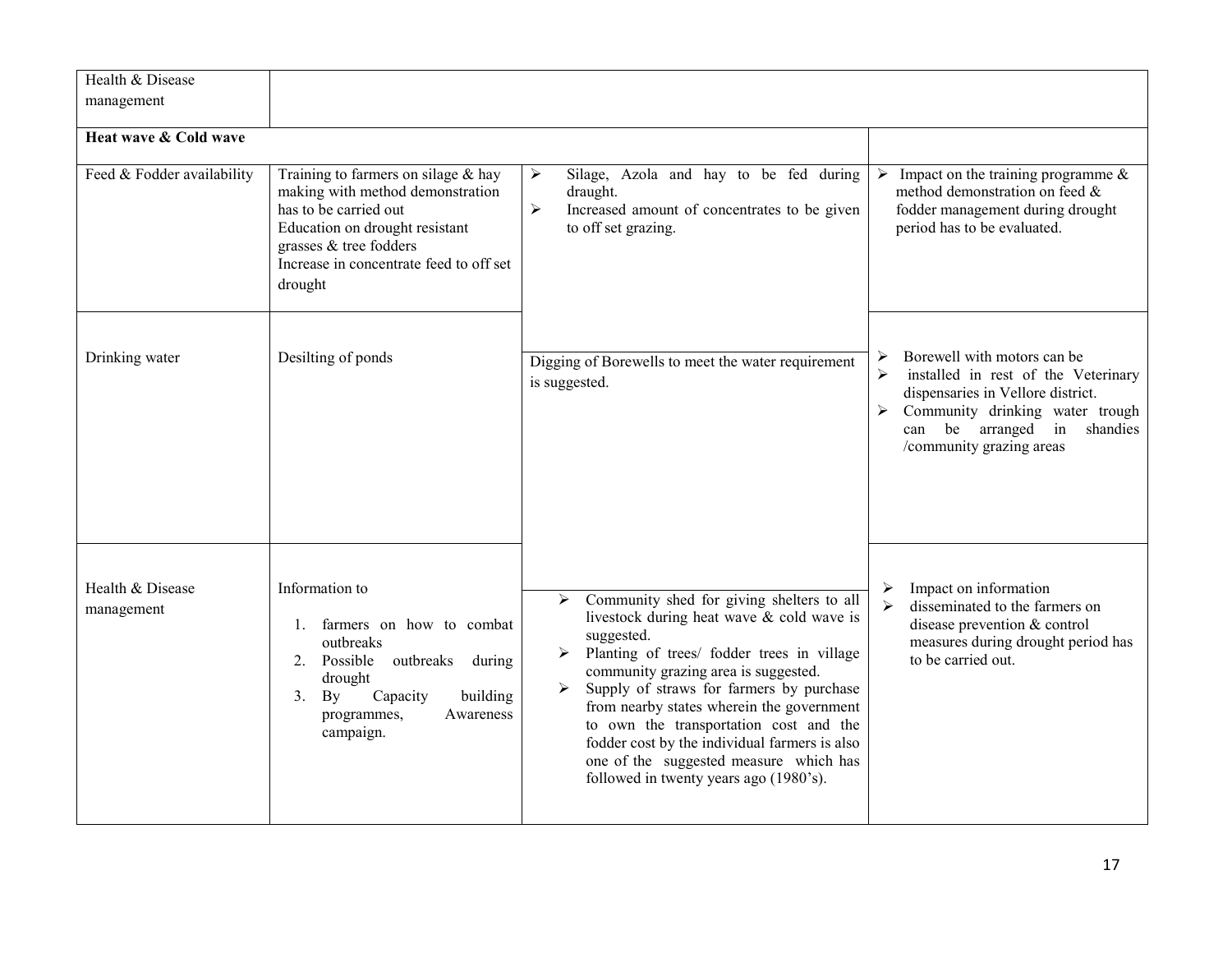## 2.5.2 Poultry: -

#### 2.5.3Fisheries/ Aquaculture

|                                                             | <b>Suggested contingency measures</b>                                                                                                                                         |                                                                                                                                                                                                                                                                                                                                                                                                                                                                                         |                                                                                                                                                                                                                                                                                                                                                                                                                                                                                                                                                                                      |  |
|-------------------------------------------------------------|-------------------------------------------------------------------------------------------------------------------------------------------------------------------------------|-----------------------------------------------------------------------------------------------------------------------------------------------------------------------------------------------------------------------------------------------------------------------------------------------------------------------------------------------------------------------------------------------------------------------------------------------------------------------------------------|--------------------------------------------------------------------------------------------------------------------------------------------------------------------------------------------------------------------------------------------------------------------------------------------------------------------------------------------------------------------------------------------------------------------------------------------------------------------------------------------------------------------------------------------------------------------------------------|--|
|                                                             | Before the event                                                                                                                                                              | During the event                                                                                                                                                                                                                                                                                                                                                                                                                                                                        | After the event                                                                                                                                                                                                                                                                                                                                                                                                                                                                                                                                                                      |  |
| 1) Drought                                                  |                                                                                                                                                                               |                                                                                                                                                                                                                                                                                                                                                                                                                                                                                         |                                                                                                                                                                                                                                                                                                                                                                                                                                                                                                                                                                                      |  |
| A. Capture                                                  |                                                                                                                                                                               |                                                                                                                                                                                                                                                                                                                                                                                                                                                                                         |                                                                                                                                                                                                                                                                                                                                                                                                                                                                                                                                                                                      |  |
| <b>Marine</b>                                               |                                                                                                                                                                               | Not applicable                                                                                                                                                                                                                                                                                                                                                                                                                                                                          |                                                                                                                                                                                                                                                                                                                                                                                                                                                                                                                                                                                      |  |
| <b>Inland</b>                                               |                                                                                                                                                                               |                                                                                                                                                                                                                                                                                                                                                                                                                                                                                         |                                                                                                                                                                                                                                                                                                                                                                                                                                                                                                                                                                                      |  |
| (i) Shallow water depth due to<br>insufficient rains/inflow | Rainwater harvesting<br>Τ.<br>Deepening/Desilting of<br>ii.<br>existing water bodies<br>Removal of debris and<br>iii.<br>strengthening of pond<br>embankments through turfing | i. Shallow areas of derelict<br>water bodies can be used for<br>raising table sized fishes using<br>fish seeds and the<br>stunted<br>done<br>culture<br>can<br>be<br>in<br>enclosures (pens). Pens of $0.1$ to<br>$0.2$ ha<br>ideal for<br>are<br>easy<br>operation and economical.<br>Indian major carps and<br>ii.<br>freshwater prawns<br>are ideal<br>species for culture.<br>Temporarily raising the<br>iii.<br>height of the enclosures maybe<br>done to prevent loss of stock in | <i>i.</i> Due to severe water shortage farmers<br>have to harvest fish in large quantities to<br>avoid loss due to mortality. Leading to<br>difficulties in marketing the fish farmers<br>can be trained on the frozen storage<br>techniques and in preparing value added<br>products (ready to eat and processed<br>products)<br>ii. Adoption of short term culture of<br>species wherein culture of species having<br>rapid initial growth can be stocked. Eg.<br>minor carps like silver barb<br>(Puntius gonionotus) and fringe lipped<br>Labeo fimbriatus)<br>be<br>carp<br>can |  |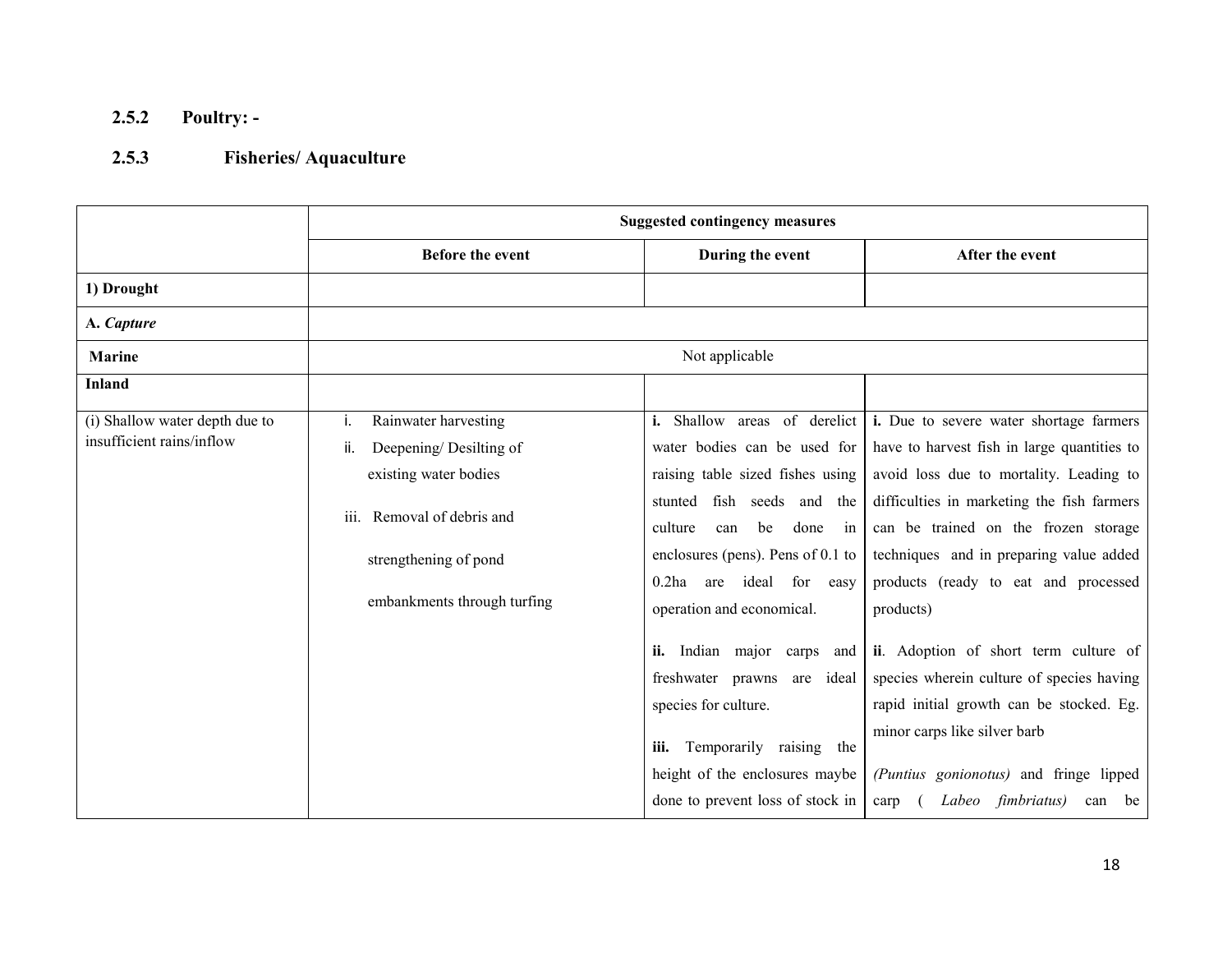|                               |                                                                                                                                                                                                                                                                                                        | the event of sudden rise in water<br>level due to sudden onset of rain<br>or flooding.                                                                                                                                                         | undertaken.<br>iii.<br>Culture<br>minor<br>like<br>of<br>carp<br>Amblypharyngodon mola can be done in<br>shallow ponds and this being an auto<br>breeder it spawns two or three times in a<br>year which also ensure auto stocking. |
|-------------------------------|--------------------------------------------------------------------------------------------------------------------------------------------------------------------------------------------------------------------------------------------------------------------------------------------------------|------------------------------------------------------------------------------------------------------------------------------------------------------------------------------------------------------------------------------------------------|-------------------------------------------------------------------------------------------------------------------------------------------------------------------------------------------------------------------------------------|
| (ii) Changes in water quality | i. Strictly implement in avoiding the<br>use of plastics and other non-<br>biodegradable material along the<br>river belts (intervention and<br>polluting by human is a common<br>factor)<br>ii. Avoid entry of pollutants like<br>industrial effluents, run off from<br>agricultural land into rivers | i. Reduced water volume in the<br>pond/ local water bodies lowers<br>its buffering capacity hence<br>every precaution has to be taken<br>while adopting use of manures<br>and fertilizers to avoid onset of<br>algal blooms and eutrophication |                                                                                                                                                                                                                                     |
| (iii) Any other               |                                                                                                                                                                                                                                                                                                        | i. Stunting of major carp<br>fingerlings and stocking in grow<br>out ponds as they grow faster (<br>three times more growth than<br>the non stunted fingerlings)<br>ii. Ornamental fish rearing<br>utilizing gold fishes, koi carp or          |                                                                                                                                                                                                                                     |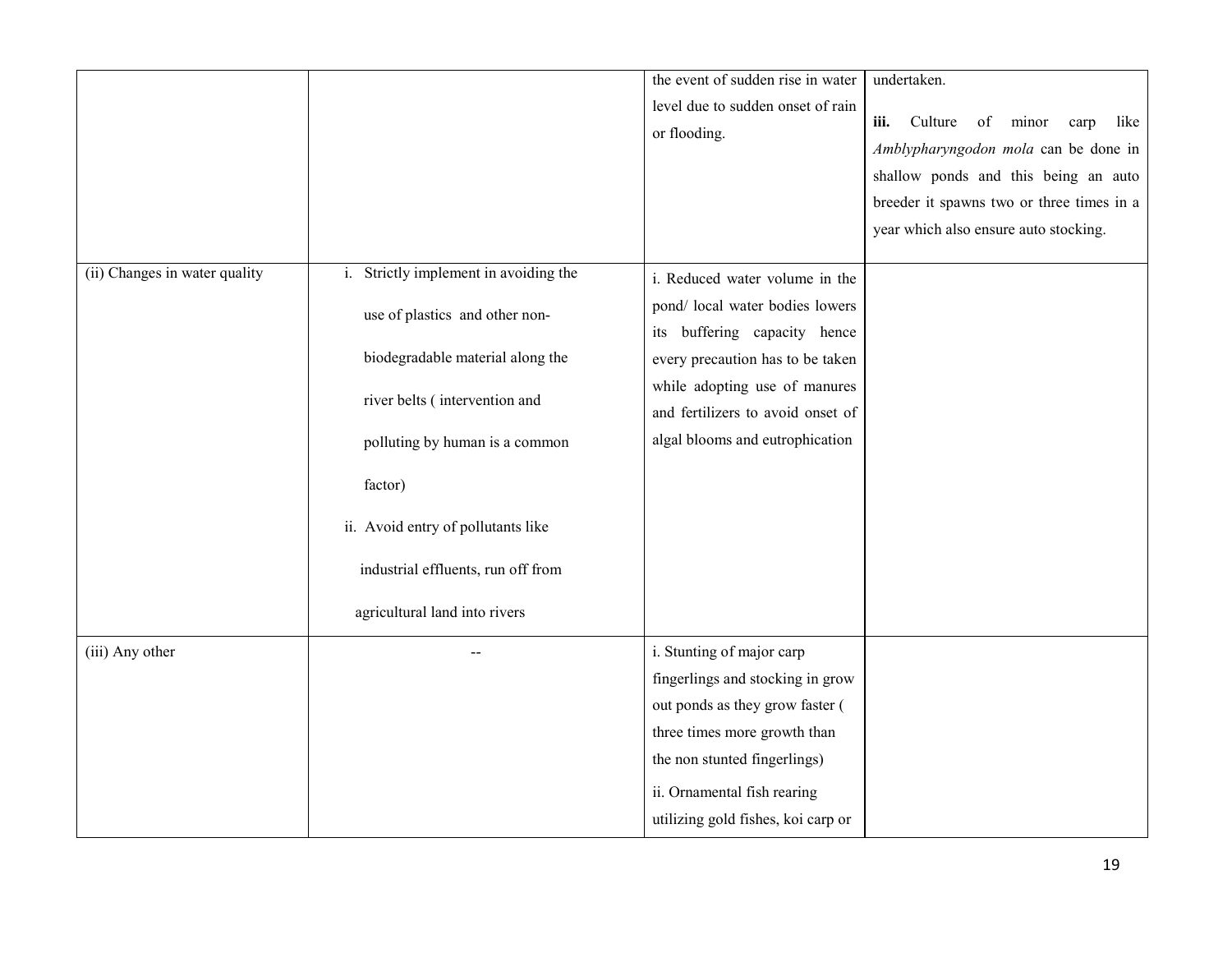|                                                                         |                                                                                                                                                                                                                                                                                                                                                                                                                                                    | live bearers like mollies and<br>guppies can be done in summer.<br>This ensures money flow to the<br>farmers.<br>** subsidy to farmers for inputs<br>like feed, seed.                                                                                                                                                                             |                                                                                                                                                                                                                                                                                                                                           |
|-------------------------------------------------------------------------|----------------------------------------------------------------------------------------------------------------------------------------------------------------------------------------------------------------------------------------------------------------------------------------------------------------------------------------------------------------------------------------------------------------------------------------------------|---------------------------------------------------------------------------------------------------------------------------------------------------------------------------------------------------------------------------------------------------------------------------------------------------------------------------------------------------|-------------------------------------------------------------------------------------------------------------------------------------------------------------------------------------------------------------------------------------------------------------------------------------------------------------------------------------------|
| <b>B.</b> Aquaculture/ Mariculture                                      | <b>Before the event</b>                                                                                                                                                                                                                                                                                                                                                                                                                            | During the event                                                                                                                                                                                                                                                                                                                                  | After the event                                                                                                                                                                                                                                                                                                                           |
| (i) Shallow water in ponds due to<br>insufficient rains/inflow          | i. Water depth should be at least 1m for initiating<br>fish culture.<br>ii. Adopt low stocking density to reduce culture<br>duration and culture should be done only after<br>ensuring water availability for minimum period of<br>3 months.<br>iii. In low tidal amplitude areas which receives<br>north-east monsoon it is advised not to go for<br>summer crop because of high temperatures which<br>will lead to stress of culturable species. | i. Farmers can be advised to<br>take up integrated farming<br>poultry, piggery, duckery and<br>animal husbandry with crops) to<br>cut down cost on expensive<br>inputs like feed and manure.<br>ii. Avoid fertilization<br>and<br>manuring<br>on supplementary<br>basis.<br>iii. Air breathing fish culture to<br>be practised (Cat fish farming) | i. Prepare pond for the next crop after<br>early harvest<br>ii. Always keep a constant check on the<br>onset of algal blooms which will cause<br>mass mortality of fishes<br>iii. Harvest fish broodstock if any and<br>shift to deeper safer areas like cement<br>systems in indoor units to utilize for<br>breeding on onset of monsoon |
| (ii) Impact of silt load build up in<br>ponds / change in water quality | Rainwater harvesting<br>$i$ .<br>ii.<br>Deepening/Desilting of<br>existing water bodies<br>Removal of debris<br>iii.                                                                                                                                                                                                                                                                                                                               | i. Feeding should be minimum<br>to avoid organic loading                                                                                                                                                                                                                                                                                          | i. On onset of sudden heavy rains heavy<br>mortality will result so feeding should be<br>controlled to avoid waste accumulation on<br>pond bottom soil.                                                                                                                                                                                   |
| (iii) Any other                                                         | i. The physico-chemical quality of water has to be<br>monitored regularly for its suitability for fish<br>culture.                                                                                                                                                                                                                                                                                                                                 | i. Concept of Re-circulatory<br>system can be adopted as<br>additional water is not required                                                                                                                                                                                                                                                      | i. Train the farmers to breed fish in<br>captivity and produce required amount of<br>seed either through hormonal treatment                                                                                                                                                                                                               |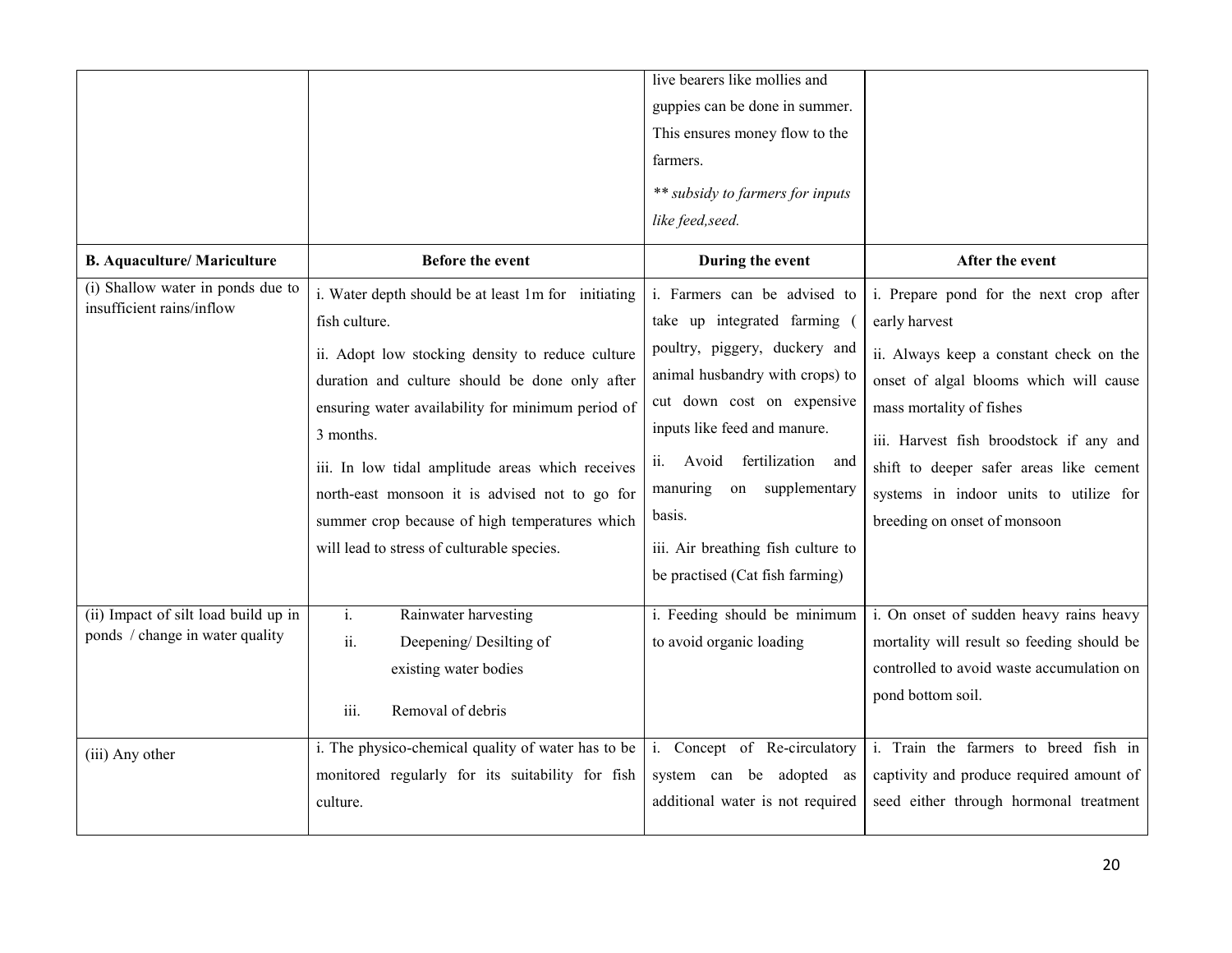|               |                                                       | thereby curtailing need for water | and environment manipulation.               |
|---------------|-------------------------------------------------------|-----------------------------------|---------------------------------------------|
|               |                                                       | exchange.                         |                                             |
|               |                                                       |                                   | ii. Use of cryopreserved milt supplied      |
|               |                                                       | ii. Use of aerators to overcome   | from research units to aid breeding and     |
|               |                                                       | thermal stratification and build  | ensure healthy stock                        |
|               |                                                       | up of ammonia during high         | (in collaboration with TANUVAS)             |
|               |                                                       | temperatures will help break the  |                                             |
|               |                                                       | thermal stratification            |                                             |
|               |                                                       | ** subsidy can be provided to     |                                             |
|               |                                                       | farmers for the aerators          |                                             |
|               |                                                       | iii. Partial harvesting to reduce |                                             |
|               |                                                       | biomass thereby competition for   |                                             |
|               |                                                       | space and food is reduced.        |                                             |
|               |                                                       | iv. Reduced stocking densities    |                                             |
| 2) Floods     | <b>Before the event</b>                               | During the event                  | After the event                             |
| A. Capture    |                                                       |                                   |                                             |
| <b>Marine</b> | i. Train fisher folk on hygienic handling of fishes,  | i. Avoid fishing in deeper        | i. Loss incurred should be reported will be |
|               | short and long term preservation techniques and on    | waters to avoid loss to gear,     | Fisheries<br>assessed<br>by<br>the<br>State |
|               | preparation and packaging of value added fish         | craft and human lives.            | Department officials and reimbursed.        |
|               | products – as a small scale village activity          |                                   |                                             |
|               | ii. Establish cold chain facilities                   |                                   |                                             |
|               | iii. Ensure strengthening of coastal belt by planting |                                   |                                             |
|               | and maintaining the mangrove ecosystems               |                                   |                                             |
|               | ** mangrove wetlands mitigate the adverse impact      |                                   |                                             |
|               | of storms, cyclones Tsunami in coastal areas and      |                                   |                                             |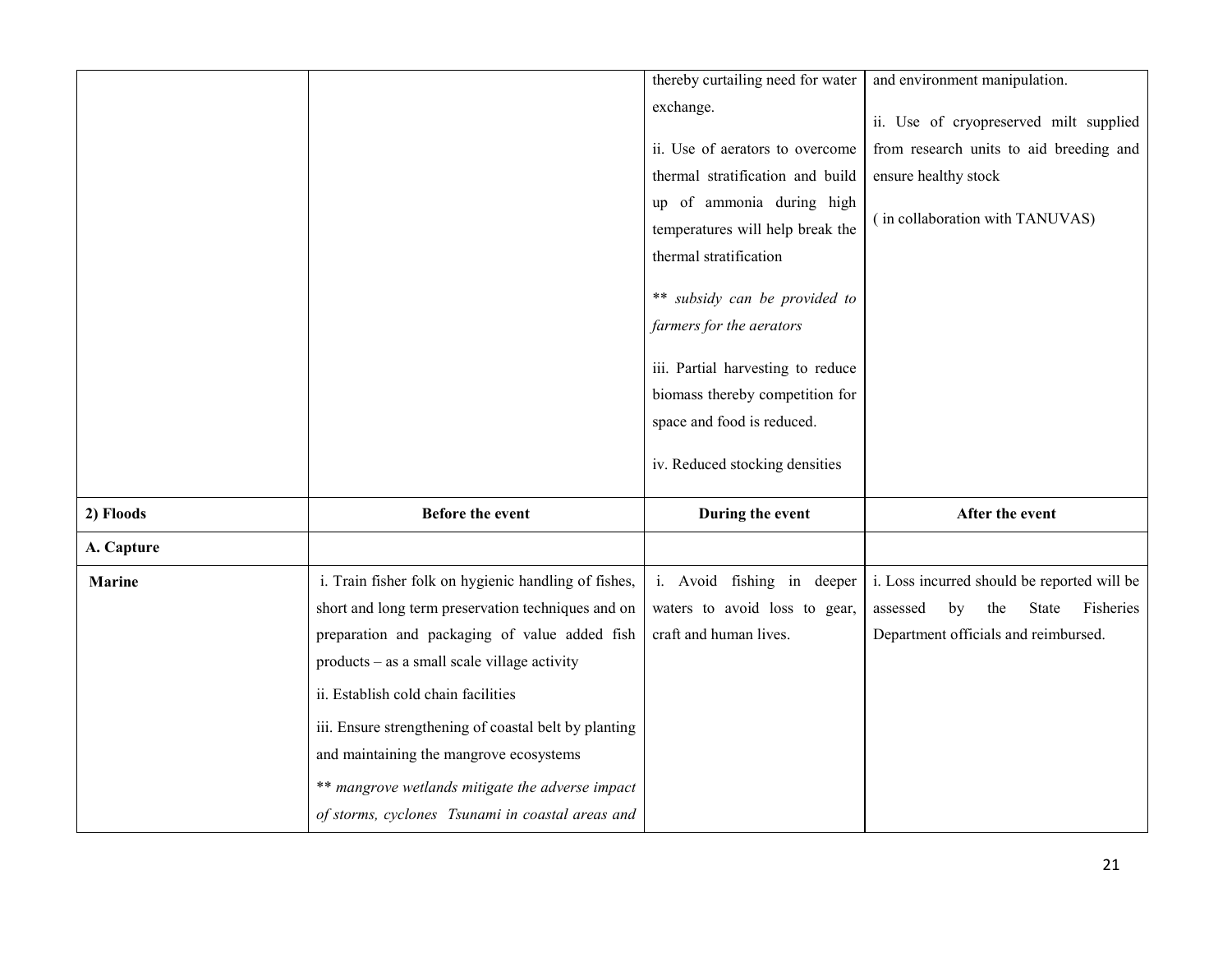|                                  | coastal erosion                                     |                                    |                                          |
|----------------------------------|-----------------------------------------------------|------------------------------------|------------------------------------------|
|                                  |                                                     |                                    |                                          |
|                                  | ** mangroves are ideal breeding , nursery and       |                                    |                                          |
|                                  | feeding grounds for a number of commercially        |                                    |                                          |
|                                  | important prawns, fishes and other shell fishes.    |                                    |                                          |
|                                  | iv. Ecologically sensitive areas to be earmarked    |                                    |                                          |
|                                  | such as mangroves, corals and estuaries to avoid    |                                    |                                          |
|                                  | overfishing                                         |                                    |                                          |
|                                  | v. Commercial exploitation of coral reefs and large |                                    |                                          |
|                                  | scale removal of mangrove vegetation to be          |                                    |                                          |
|                                  | surveyed as this leads to dwindling fish harvests   |                                    |                                          |
| <b>Inland</b>                    |                                                     |                                    |                                          |
|                                  |                                                     |                                    |                                          |
| (i) Average compensation paid    | $--- NA---$                                         |                                    |                                          |
| due to loss of human life        |                                                     |                                    |                                          |
| (ii) No. of boats / nets/damaged |                                                     |                                    |                                          |
|                                  |                                                     |                                    |                                          |
|                                  |                                                     |                                    | As per the norms of the State Government |
|                                  |                                                     |                                    | and implemented by the State Fisheries   |
| (iii) No. of houses damaged      |                                                     |                                    | Department                               |
| (iv) Loss of stock               | Sell the available fish stock as much as possible   | Installation of gill net and using | Onset of toxic gases in the system hence |
|                                  |                                                     | cast net for fishing the stock     | immediate stocking of fishes should not  |
|                                  |                                                     | escapement through flooding        | be carried out.                          |
|                                  | Strengthening of bunds and embankments either       |                                    |                                          |
|                                  | through turfing and terracing to avoid water        |                                    | Onset of toxic gases in the system hence |
|                                  | overflow or entry of waters from outside.           | ** Water should not be used for    | immediate stocking of fishes should not  |
| (v) Changes in water quality     |                                                     | domestic purposes                  | be carried out.                          |
|                                  | Water quality management to be followed             |                                    | Ulcers and pox diseases in fishes will   |
|                                  | thoroughly by weekly sampling to monitor water      |                                    | occur hence the fish stock has to be     |
| (vi) Health and diseases         |                                                     |                                    | discarded or buried.                     |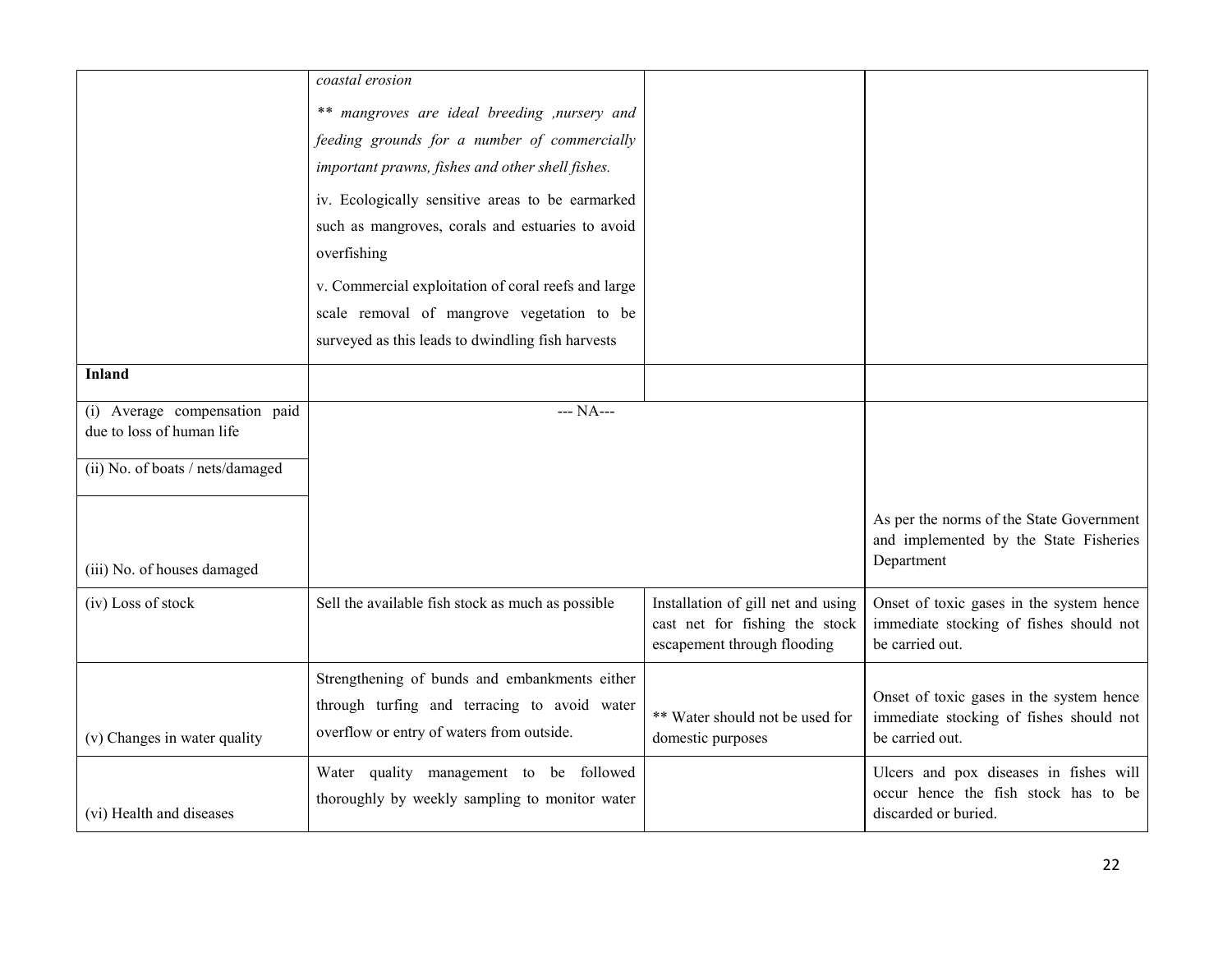|                                                          | quality parameters                                                                                                                                                                                  |                                           |                                                                                                                                                                                                                                                                                      |
|----------------------------------------------------------|-----------------------------------------------------------------------------------------------------------------------------------------------------------------------------------------------------|-------------------------------------------|--------------------------------------------------------------------------------------------------------------------------------------------------------------------------------------------------------------------------------------------------------------------------------------|
| <b>B.</b> Aquaculture/ Mariculture in<br>ponds           | <b>Before the event</b>                                                                                                                                                                             | During the event                          | After the event                                                                                                                                                                                                                                                                      |
| (i) Inundation with flood water                          | i. Avoid culture of fishes requiring longer duration<br>of culture.<br>ii. Initiating fish culture in advance in<br>areas<br>frequently prone to flooding.                                          | Immediately harvest the stocked<br>fishes |                                                                                                                                                                                                                                                                                      |
| (ii) Water exchange and changes<br>in water quality      | i. Strengthening of bunds and embankments either<br>through turfing and terrracing                                                                                                                  |                                           | Application of lime to stabilize pH.                                                                                                                                                                                                                                                 |
| (iii) Health and diseases                                | i. Water quality management to be followed<br>thoroughly by weekly sampling to monitor water<br>quality parameters                                                                                  |                                           | Discard diseased stock and the following<br>measures to be practiced:<br>i. Drying up of confined water bodies<br>ii. Let pond bottom to sun dry by cracking<br>of soil to let out the release of obnoxious<br>gases and other pests<br>iii. Application of lime to balance soil pH. |
| (iv) Loss of stock and inputs<br>(feed, chemicals etc)   | The stock (feed and medicines) have to be stored<br>separately in rooms designed for the purpose with<br>air circulation facilities and they have to be stored<br>on raised platforms to avoid loss |                                           | Discard stock if affected by water as they<br>will lead to fungal borne infections in the<br>fish stock.                                                                                                                                                                             |
| (v) Infrastructure damage (pumps,<br>aerators, huts etc) | i. Initiating fish culture in advance in<br>areas<br>frequently prone to flooding to prevent damage to<br>the infrastructure                                                                        |                                           | ** As on date there has been no measure<br>to give subsidy to the inland fish farmers<br>for loss of fish stock or infrastructure<br>hence the farmers are suffering a heavy                                                                                                         |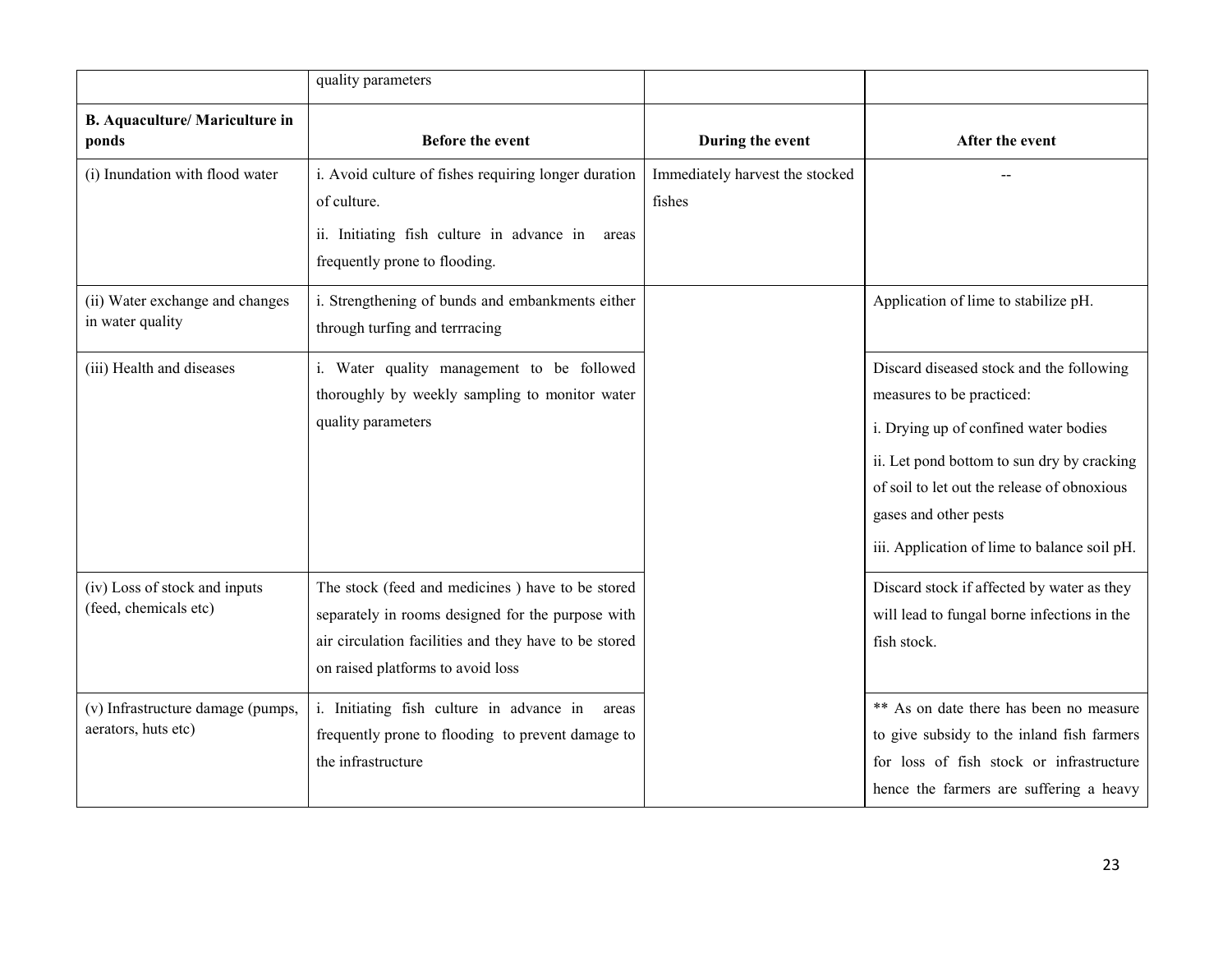|                                                                 |                                                                                                                                                                                                                                                                                                                                                         |                  | loss.                                    |
|-----------------------------------------------------------------|---------------------------------------------------------------------------------------------------------------------------------------------------------------------------------------------------------------------------------------------------------------------------------------------------------------------------------------------------------|------------------|------------------------------------------|
|                                                                 |                                                                                                                                                                                                                                                                                                                                                         |                  | ** Therefore suggestions can be made to  |
|                                                                 |                                                                                                                                                                                                                                                                                                                                                         |                  | the Government to assess the impact of   |
|                                                                 |                                                                                                                                                                                                                                                                                                                                                         |                  | damage and the rate of compensation can  |
|                                                                 |                                                                                                                                                                                                                                                                                                                                                         |                  | be decided by the officials              |
| (vi) Any other                                                  | ** Special emphasis can be made to the Government for compensation to the practicing inland fish farmers as there is no help from<br>the Government as given to the fisher folk suffering damages due to cyclone. The practicing inland/marine fish farmers should<br>register with the State Fisheries Department to avail the formulated compensation |                  |                                          |
| 3. Cyclone / Tsunami                                            | <b>Before the event</b>                                                                                                                                                                                                                                                                                                                                 | During the event | After the event                          |
| A. Capture                                                      |                                                                                                                                                                                                                                                                                                                                                         |                  |                                          |
| <b>Marine</b>                                                   |                                                                                                                                                                                                                                                                                                                                                         |                  |                                          |
| (i) Average compensation paid<br>due to loss of fishermen lives | ** As per the existing government norms compensation is given to the fisherfolk whenever there is loss due to the impact of<br>cyclones/tsunami                                                                                                                                                                                                         |                  |                                          |
| (ii) Avg. no. of boats /<br>nets/damaged                        |                                                                                                                                                                                                                                                                                                                                                         |                  |                                          |
| (iii) Avg. no. of houses damaged                                |                                                                                                                                                                                                                                                                                                                                                         |                  |                                          |
| <b>Inland</b>                                                   | Cyclone / Tsunami                                                                                                                                                                                                                                                                                                                                       |                  |                                          |
| <b>B.</b> Aquaculture/ Mariculture                              | Before the event                                                                                                                                                                                                                                                                                                                                        | During the event | After the event                          |
| (i) Overflow / flooding of ponds                                | i. Planting trees like casuarinas along coastal belt                                                                                                                                                                                                                                                                                                    |                  |                                          |
|                                                                 | to avoid coastal erosion and inundation of sea                                                                                                                                                                                                                                                                                                          |                  |                                          |
|                                                                 | waters.                                                                                                                                                                                                                                                                                                                                                 |                  |                                          |
| (ii) Changes in water quality                                   | i. Stocking fishes which can tolerate wide salinity                                                                                                                                                                                                                                                                                                     |                  | Application of lime to stabilize pH.     |
| (fresh water / brackish water)<br>ratio)                        | changes eg. Milkfish, pearl spot etc.                                                                                                                                                                                                                                                                                                                   |                  |                                          |
| (iii) Health and diseases                                       | i. Water quality management to be followed                                                                                                                                                                                                                                                                                                              |                  | Discard diseased stock and the following |
|                                                                 | thoroughly by weekly sampling to monitor water                                                                                                                                                                                                                                                                                                          |                  |                                          |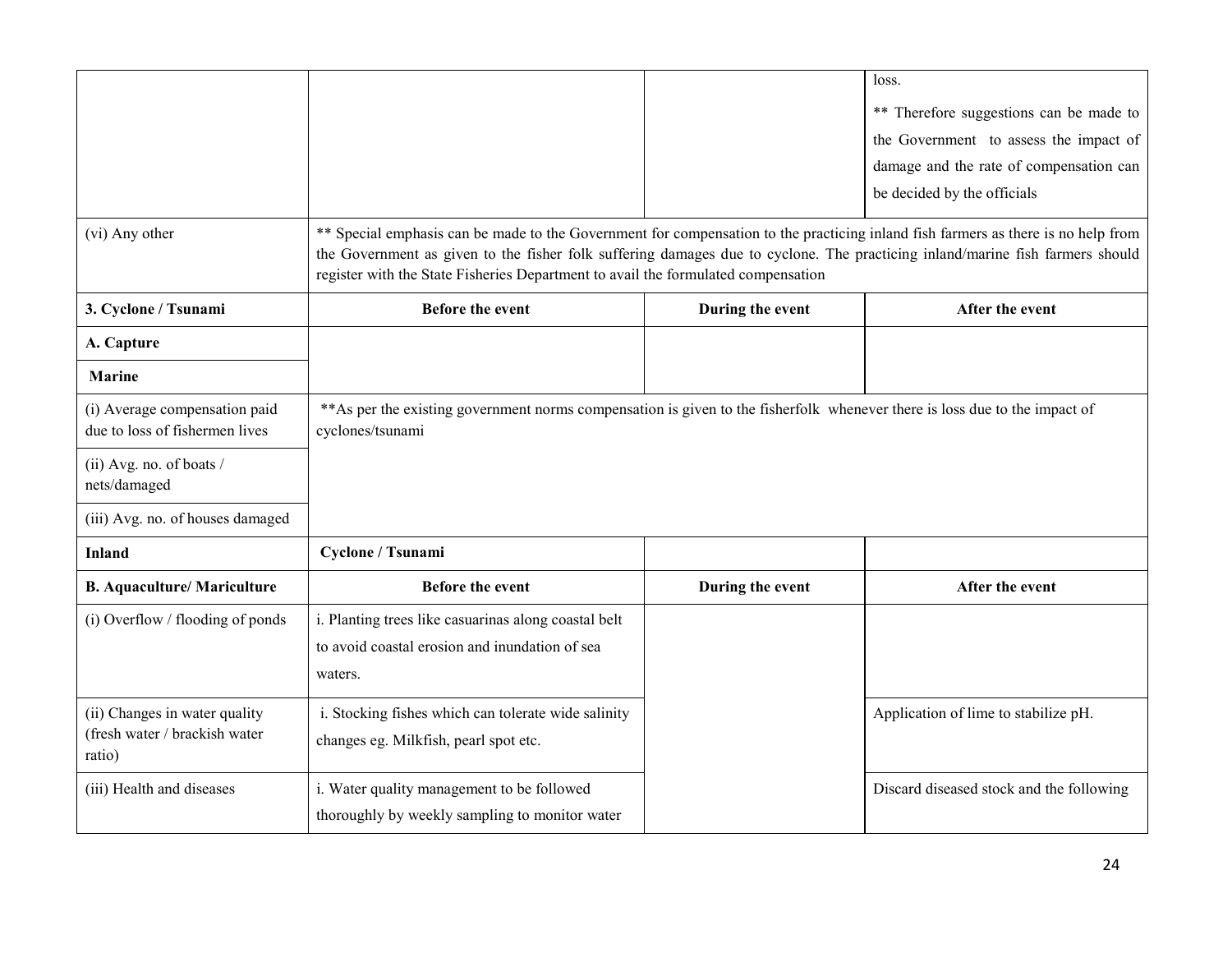|                                                                   | quality parameters                                                                                                          |                  | measures to be practiced:                                                           |  |
|-------------------------------------------------------------------|-----------------------------------------------------------------------------------------------------------------------------|------------------|-------------------------------------------------------------------------------------|--|
|                                                                   |                                                                                                                             |                  | i. Drying up of confined water bodies                                               |  |
|                                                                   |                                                                                                                             |                  | ii. Let pond bottom to sun dry by cracking                                          |  |
|                                                                   |                                                                                                                             |                  | of soil to let out the release of obnoxious                                         |  |
|                                                                   |                                                                                                                             |                  | gases and other pests                                                               |  |
|                                                                   |                                                                                                                             |                  | iii. Application of lime to balance soil pH.                                        |  |
| (iv) Loss of stock and inputs                                     | i. The stock (feed and medicines) have to be stored                                                                         |                  | Discard stock if affected by water as they                                          |  |
| (feed, chemicals etc)                                             | separately in rooms designed for the purpose with                                                                           |                  | will lead to fungal borne infections in the<br>fish stock.                          |  |
|                                                                   | air circulation facilities and they have to be stored                                                                       |                  |                                                                                     |  |
|                                                                   | on raised platforms to avoid loss                                                                                           |                  |                                                                                     |  |
|                                                                   |                                                                                                                             |                  |                                                                                     |  |
| (v) Infrastructure damage (pumps,<br>aerators, shelters/huts etc) | Initiating fish culture in advance in areas                                                                                 |                  | ** Special emphasis can be made to the<br>Government for compensation to the        |  |
|                                                                   | frequently prone to flooding to prevent damage to<br>the infrastructure                                                     |                  | practicing inland fish farmers as there is                                          |  |
|                                                                   |                                                                                                                             |                  | no help from the Government as given to<br>the fisher folk suffering damages due to |  |
|                                                                   |                                                                                                                             |                  | cyclone. The practicing inland/marine fish                                          |  |
|                                                                   |                                                                                                                             |                  | farmers should register with the State                                              |  |
|                                                                   |                                                                                                                             |                  | Fisheries Department to avail the<br>formulated compensation                        |  |
| (vi) Any other                                                    | Training programmes for stakeholders including resource users, planners and policy makers on coastal regulations, shoreline |                  |                                                                                     |  |
|                                                                   | protection and environmental awareness.                                                                                     |                  |                                                                                     |  |
| 4. Heat wave and cold wave                                        | <b>Before the event</b>                                                                                                     | During the event | After the event                                                                     |  |
| A. Capture                                                        |                                                                                                                             |                  |                                                                                     |  |
| <b>Marine</b>                                                     |                                                                                                                             |                  | i. To conduct studies on the ecological                                             |  |
|                                                                   |                                                                                                                             |                  | changes to assess the density and diversity                                         |  |
|                                                                   |                                                                                                                             |                  | of phyto and zooplankton and other                                                  |  |
|                                                                   |                                                                                                                             |                  | benthic macro fauna (collaborative work                                             |  |